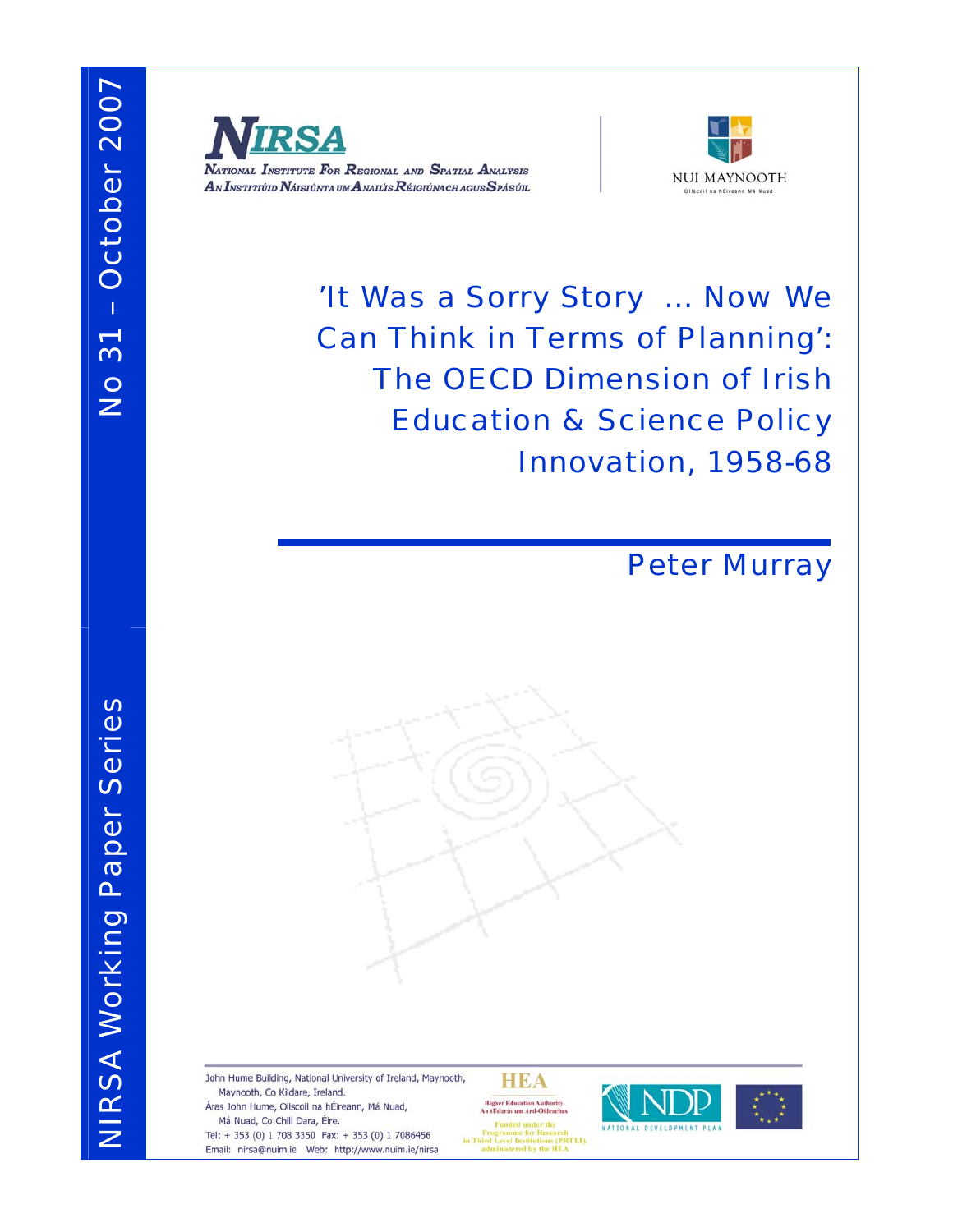## **`It was a sorry story … now we can think in terms of planning': The OECD Dimension of Irish Education & Science Policy Innovation, 1958-68**

**Peter Murray Department of Sociology, NUI Maynooth & NIRSA**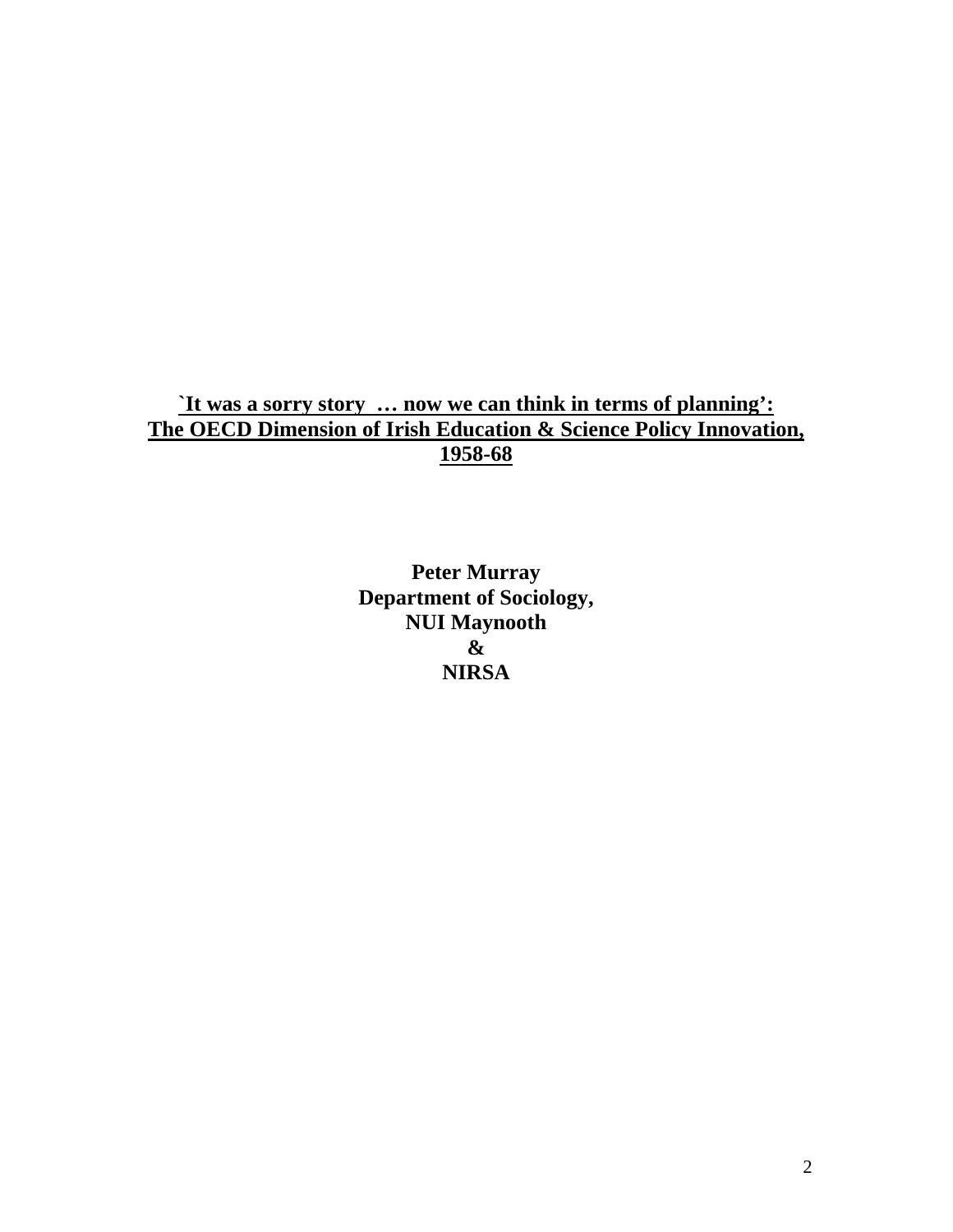#### **ABSTRACT**

Unsuccessful domestic attempts to raise the profile of science and technology in Irish policy debate can be traced back to the end of the 1940s. By the late 1950s a combination of Soviet space race achievement and Irish development strategy shift had created a more receptive environment internationally and nationally. Interaction with the Office for Scientific and Technical Personnel (OSTP) of the Organisation for European Economic Cooperation (OEEC) ended the isolation of the Irish Department of Education and the Second Programme for Economic Expansion did what OEEC experts had been urging Irish policymakers to do by integrating education into economic planning.

Both in the education field and that of science and technology the bridge between a general commitment to planning and a concrete programme of action was supplied by research studies. These studies were initiated in the early 1960s by the successor body to OEEC, the Organisation for Economic Cooperation and Development (OECD). They were carried out by multi-disciplinary Irish teams with a common core membership and produced the seminal *Investment in Education* and *Science and Irish Economic Development* reports.

The former legitimated a quickening pace of government action to increase access to an expanded and rationalised education system strongly reoriented in the direction of science and technology. In the case of the latter, however, a context of alliance between Finance and Education was replaced by one of struggle for control between the two departments, both of which were participating in OECD initiatives to promote the adoption of national science policies. Also relevant was a division between the science and technology interests of the education sector and those of research institutes like Institute for Industrial Research and Standards, whose sponsoring department, Industry and Commerce, backed the attachment of the National Science Council to Finance.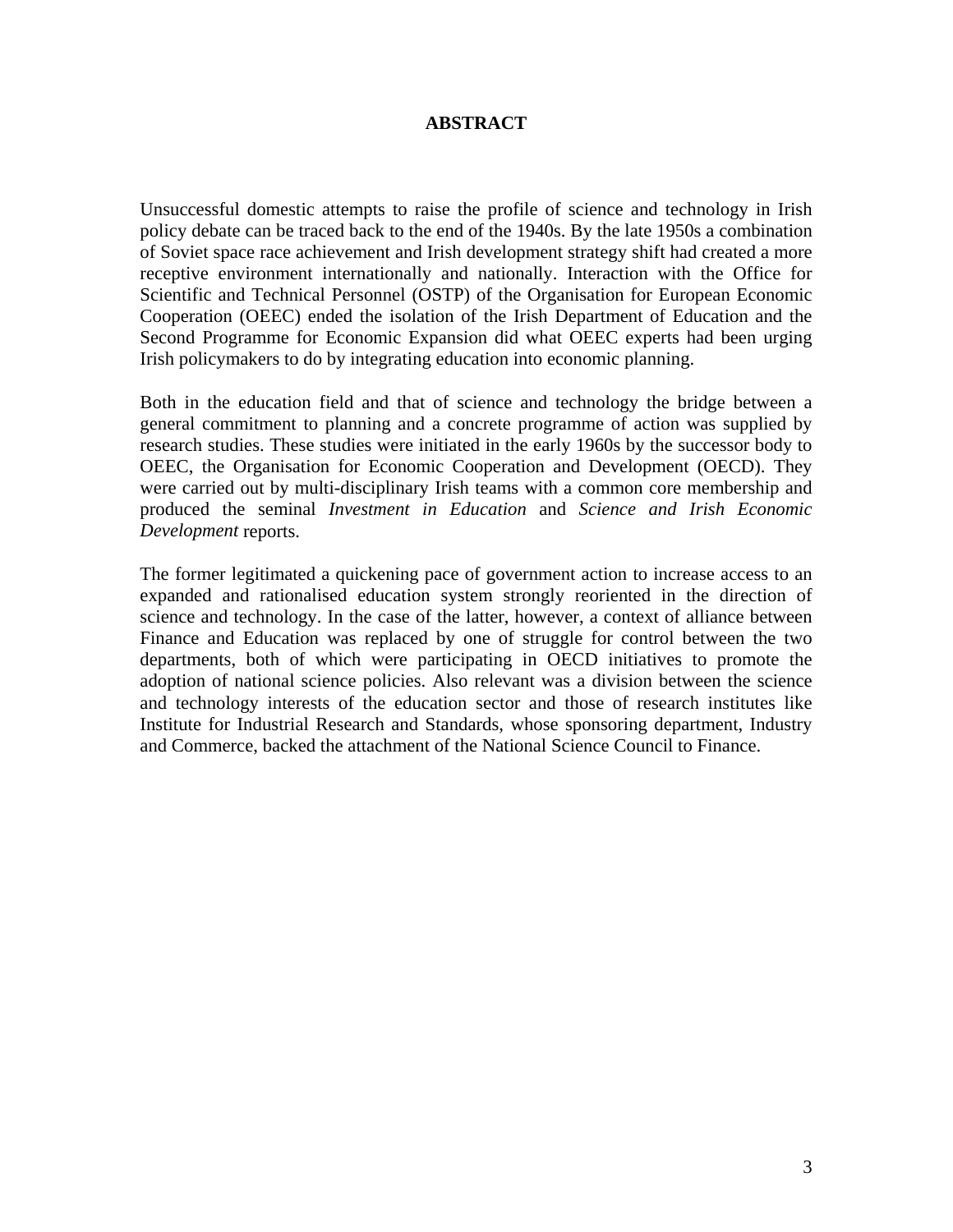#### *Introduction*

Under its nineteenth century Union with Britain Ireland acquired an education system which combined a measure of state funding, strict religious segregation and a high degree of control by clergy of the Catholic or Protestant churches. In the early twentieth century Irish language revivalists began to exert significant pressure on this system. With partition and southern independence in the early 1920s, the new state channelled such educational activism as it displayed mainly into the enactment of compulsory Irish requirements. Apart from establishing a vocational education sector which was neither developed nor dismantled, independent Irish governments shied away from any interference with the Catholic Church's `grip on education of unique strength' (Whyte 1980: 16-21). Unlike most other European states after the Second World War, Ireland did not actively pursue policies to expand educational participation while for much of the 1950s deflationary economic policies accentuated the problems of an under-resourced system. Irish Education ministers generally adopted a stance of deferential passivity famously encapsulated in a 1955 Dail speech by Richard Mulcahy:

You have your teachers, your managers and your churches and I regard the position as Minister in the Department of Education as that of a kind of dungaree man, the plumber who will make the satisfactory communications and streamline the forces and potentialities of the educational workers and educational management of this country. He will take the knock out of the pipes and link up everything (quoted in O'Connor 1986: 1)

During the 1960s a radical transformation of this system gathered pace. This transformation had two key features. The first was greatly expanded levels of participation in secondary and higher education. The second was an increasing emphasis on science and technology that diminished the predominant importance the Irish system attached to issues of denominational religious formation and language revival. Debate about the need for and organization of an Irish national science policy proceeded in tandem with these new educational departures.

The West is frequently presented as reacting to the launching of the first Sputnik satellite by the Soviet Union in October 1957 with a concerted drive to increase its own science and technology capacity that focused particularly on the availability of an adequate pool of qualified personnel (Geiger 1997, Krige 2000). In this vein the memoir of a key Irish educational policymaker of the period refers to Ireland experiencing `the tremor that shook Western science when Sputnik One was hurled into space… and caused a feverish revision of the mathematic and science courses in Western education' and comments that `it might well be claimed that the greatest single event in post-war education world-wide was the shooting into space of Sputnik One' (O'Connor 1986: 56 and 83).

As a condition of receiving Marshall Aid from the USA, Ireland had become a member of the Organisation for European Economic Co-operation (OEEC) in 1948. US policy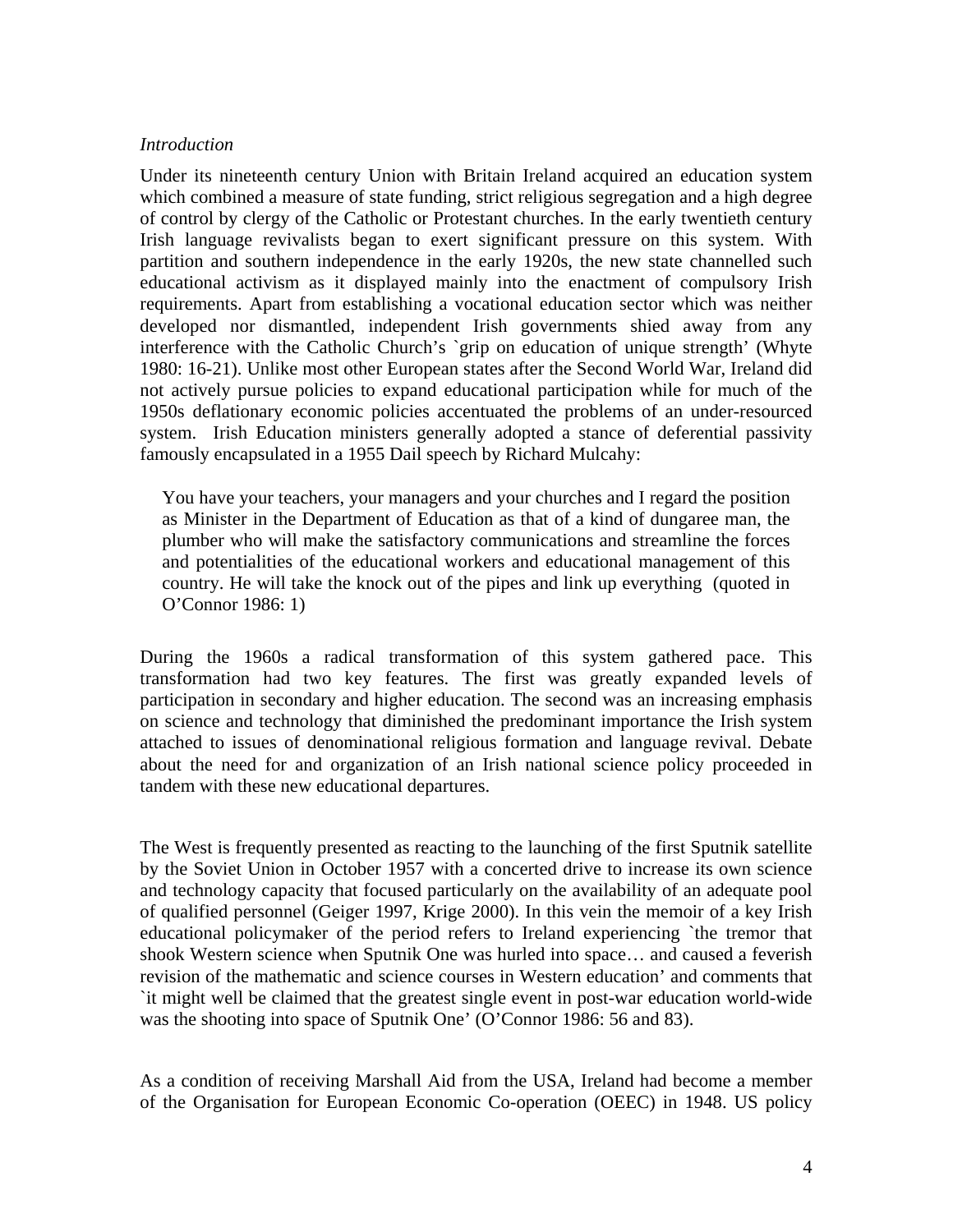continued to utilize OEEC as a channel of influence throughout the 1950s. Offers of US funding, to be matched by an equivalent contribution from OEEC member states, secured the setting up within OEEC of the European Productivity Agency (EPA) in 1953 and of the Office for Scientific and Technical Personnel (OSTP) in 1958. OEEC was reinvented as the Organisation for Economic Co-operation and Development in 1961 with the USA shifting from external influence to membership. EPA did not survive the change but OSTP – with its mandate for measures to address the scientific and technical  $(S&T)$ manpower shortage in Europe – was carried over. It became incorporated into an OECD Directorate of Scientific Affairs headed by Alexander King, who had previously headed OSTP while also holding the post of Deputy Director of EPA.

How OSTP and its OECD successor contributed to the process of transforming the Irish education system and helped to initiate consideration of an Irish national science policy are the main subject matter of this working paper. It should, however, be noted that the supply of S&T personnel was an issue that OEEC had been addressing prior to the creation of OSTP through the work of its Manpower Committee. Significant attention had also been paid to the issue by individual Western states such as the USA, Canada and the UK (Godin 2002). Thus while the issue's profile was certainly greatly raised by Sputnik, it also had a significant history preceding that satellite's sensational debut. Moreover a debate about scientific manpower shortage in Ireland had taken place in the early 1950s apparently without either Eastern or Western external prompting. The working paper begins by examining these domestic exchanges.

### *Was there a shortage of scientific manpower in early 1950s Ireland?*

The adequacy of Ireland's scientific manpower supply was first raised by the Institute of Industrial Research and Standards (IIRS) in 1949. IIRS grew out of an Industrial Research Committee set up in 1933 and supported by a modest amount of piecemeal government funding. By the end of the 1930s it was channeling about £6,000 annually to the three National University colleges for research that was mostly concerned with trying to identify industrial uses for Ireland's abundance of peat and seaweed. Moves to place the Committee on a more secure footing were under way in Industry and Commerce by the early 1940s when these were put to one side to create the Emergency Scientific Research Bureau, whose staff sought to improvise solutions to the problems thrown up by the wartime interruption of the flow of vital imports. With the end of the war the project of a permanent industrial research institute was revived and an Industrial Research and Standards Act was passed in  $1946$ <sup>1</sup>

According to an IIRS memorandum sent to Industry and Commerce in June 1949 `there is a serious shortage of in this country of "scientific man-power", that is, in the number of University graduates in Science and Engineering' that `hampers the satisfactory conduct of Government Services and the growth of industries here and which calls for the application of remedial measures'. Specifically there should be 'an early and thorough inqury under Government auspices'. The urgency Industry and Commerce attached to the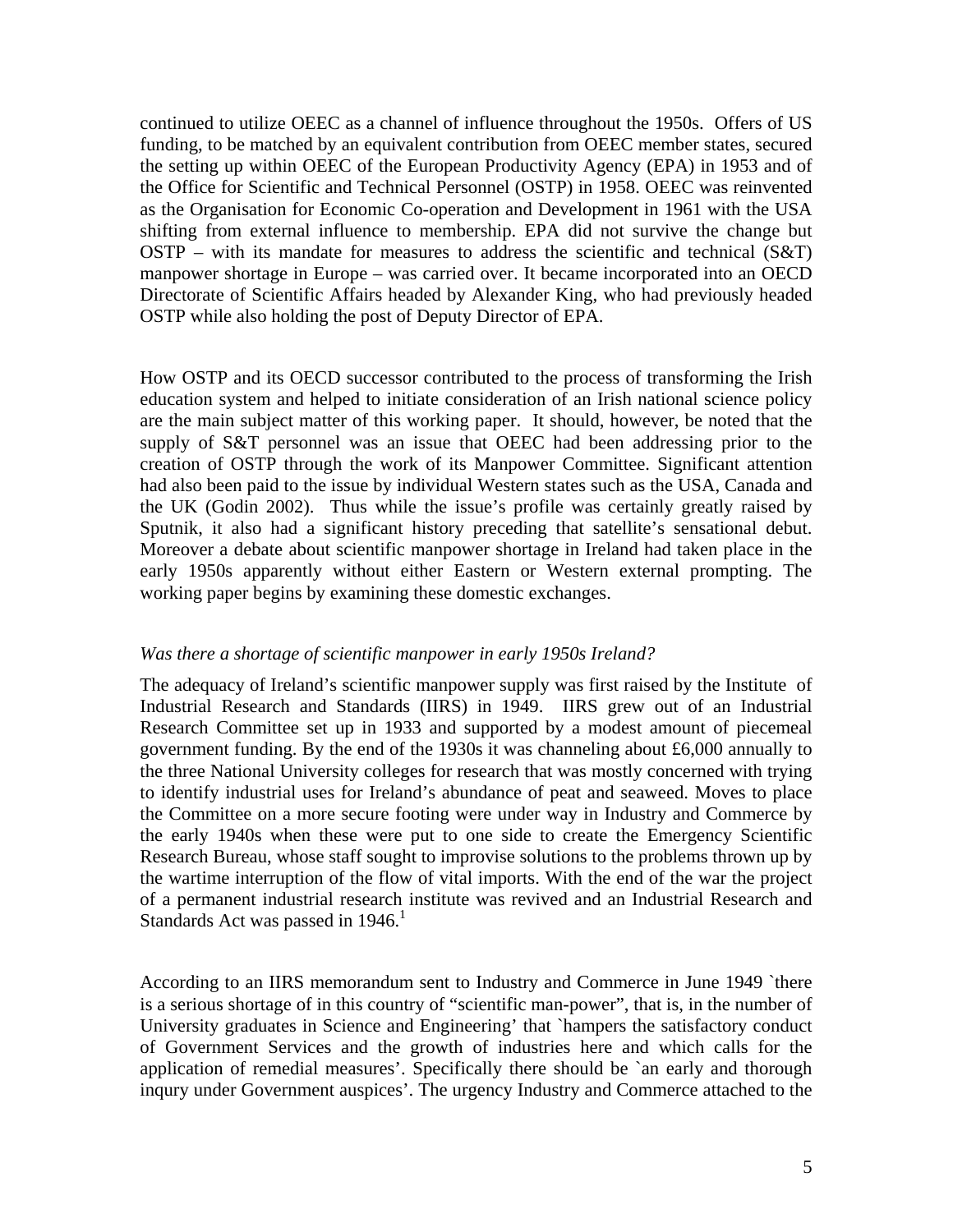matter can be gauged from the two years it took to make a response. A Departmental Conference in June 1951 considered a memorandum setting out the findings of an informal investigation into the subject. These were that a shortage was experienced only in the cases of mechanical and electrical engineers (by government departments, local authorities and state-sponsored bodies like Bord na Mona, ESB and the Sugar Company) and of pure scientists (by the Department of Education's inspectorate and by secondary schools). Industry and Commerce had no information on the number of graduates employed in private industry but deduced that no shortages existed as no complaints had been made to itself or to the Industrial Development Authority: `the lack of complaint may be due to the fact that University graduates in science and engineering are not employed to any considerable extent in private industry in this country.'

This view of the situation was rejected by IIRS which reiterated its call for a full investigation. Industry and Commerce, however, took the view that any action required lay within the province of the Department of Education and the universities. Almost two further years had elapsed by the time Education, after several reminders, produced its response which largely consisted of detailing the funding it was providing for the expansion of engineering and science courses at UCD and UCC. Presented with this, IIRS again reiterated its inquiry call, citing initiatives being taken by OEEC (on whose Committee for Applied Research the IIRS Director was the Irish representative) to argue that it should encompass `the whole field of Technological Manpower'. An Industry and Commerce memorandum countered that:

Apart from temporary fluctuations in the supply of and demand for scientific graduates, the real difficulty appears to be that there is not in this country either a tradition of industrial skill or the necessary reserve of skilled or semi-skilled labour. In the absence of this tradition of industrial skill and of reserve of skilled etc. labour no useful purpose would be served by the holding now of an inquiry or investigation on the lines of that suggested by the Institute.

Exchanges on the subject continued into 1956 with Industry and Commerce and Education united in emphasising ongoing expansion of university facilities and rejecting the need for a manpower shortage inquiry. Faced with this, IIRS finally gave up repeating its call. $2$ 

### *Early OEEC Scientific Manpower Inquiries*

Seeking to bolster its case for an inquiry by citing OEEC initatives in the area did the IIRS little good while Industry and Commerce was advising External Affairs that `it had no information on the subject matter of the O.E.E.C. questionnaire' and subsequently producing a memorandum that recommended that no action be taken regarding the OEEC report based on the data collected. The Irish replies to questionnaires issued by the Manpower Committee in 1954 and 1956 concerning S&T manpower output, employment, shortages and surpluses were largely composed of data related to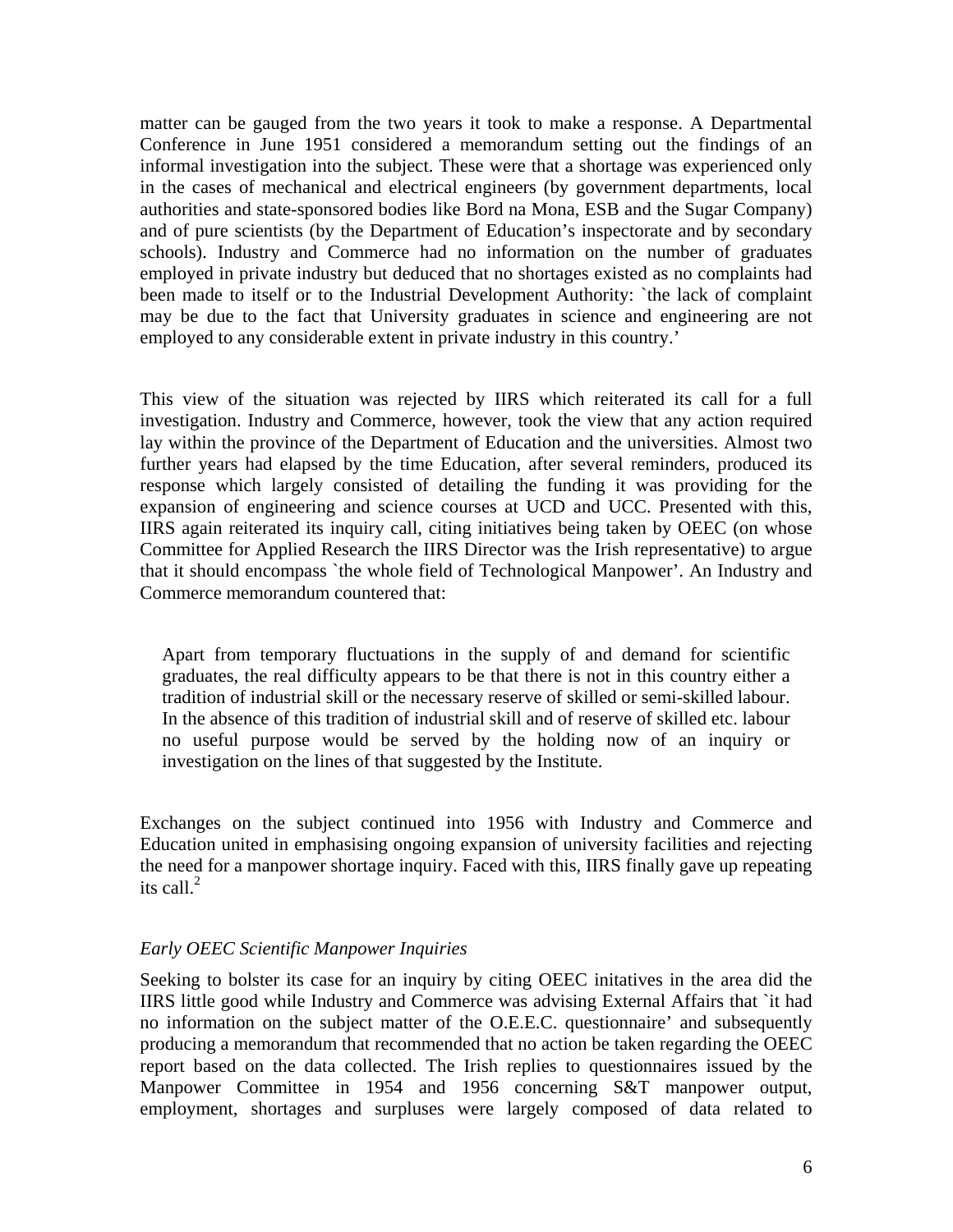Agriculture with the problems of recruiting and retaining engineers of Posts and Telegraphs - the one department that had supported the IIRS inquiry call - also featuring.<sup>3</sup>

In July 1957, several months before Sputnik One's launch, the OEEC Council approved the setting up of a Working Party on Scientific and Highly Qualified Manpower and the Irish Delegation was approached by Alexander King of EPA to nominate a member:

We should much appreciate the sending of a personality of authority in the scientific and education world. The type of person we envisage would be someone like Professor Wheeler [Dean of UCD's Faculty of Science] but you have many other people of merit. On a number of scientific topics we already have contact with Dr. Donal Flood of the National Standards and Research Organisation (sic) in Dublin who would, of course, be acceptable.

External Affairs circulated the request to Agriculture, Education, Industry and Commerce as well as the Taoiseach's Department. But, in line with Ireland's prevailing mode of minimal EPA/OEEC involvement (Murray 2005), it got no nominee for this working party. By early 1958, however the Interdepartmental European Recovery Programme (ERP) Committee had emerged as a forum within which positive engagement with OEEC on S&T issues was beginning to develop. This committee, set up ten years earlier to handle Marshall Aid business in a co-coordinated fashion, had External Affairs, Finance, Taoiseach, Agriculture and Industry and Commerce as its core departmental members.

In the interim the conditional US offer of funds had set in motion the process of setting up within OEEC a new office dedicated to S&T manpower issues and a proposal to institute annual reviews by this office of national S&T manpower policies had been approved. On 7 January 1958 the Interdepartmental ERP Committee agreed that Irish participation in the new S&T programme was desirable `especially in the context of the Free Trade Area negotiations', initiated a process of gathering material in anticipation of an annual review and nominated Professor Wheeler as a member of the Working Party set up in July which had by then completed its work and been wound up. Reluctance to participate in matching the funds the USA had offered for the new office was expressed - `the Minister for Industry and Commerce considers that, in accordance with our attitude in Working Party 23, we should take the line that Ireland, as an underdeveloped country, should not be asked to contribute' – but later withdrawn in the light of the Paris Ambassador's response that `in my view it wouldn't look too good for a country in the course of development to opt out of an exercise of this nature'.<sup>4</sup>

A changing context prompted some movement in Industry and Commerce's attitude to S&T questions. It informed External Affairs in August 1957 that it was `unable to attempt an assessment of the scientific and manpower position in Irish industry<sup>5</sup>: but a year later its position was that: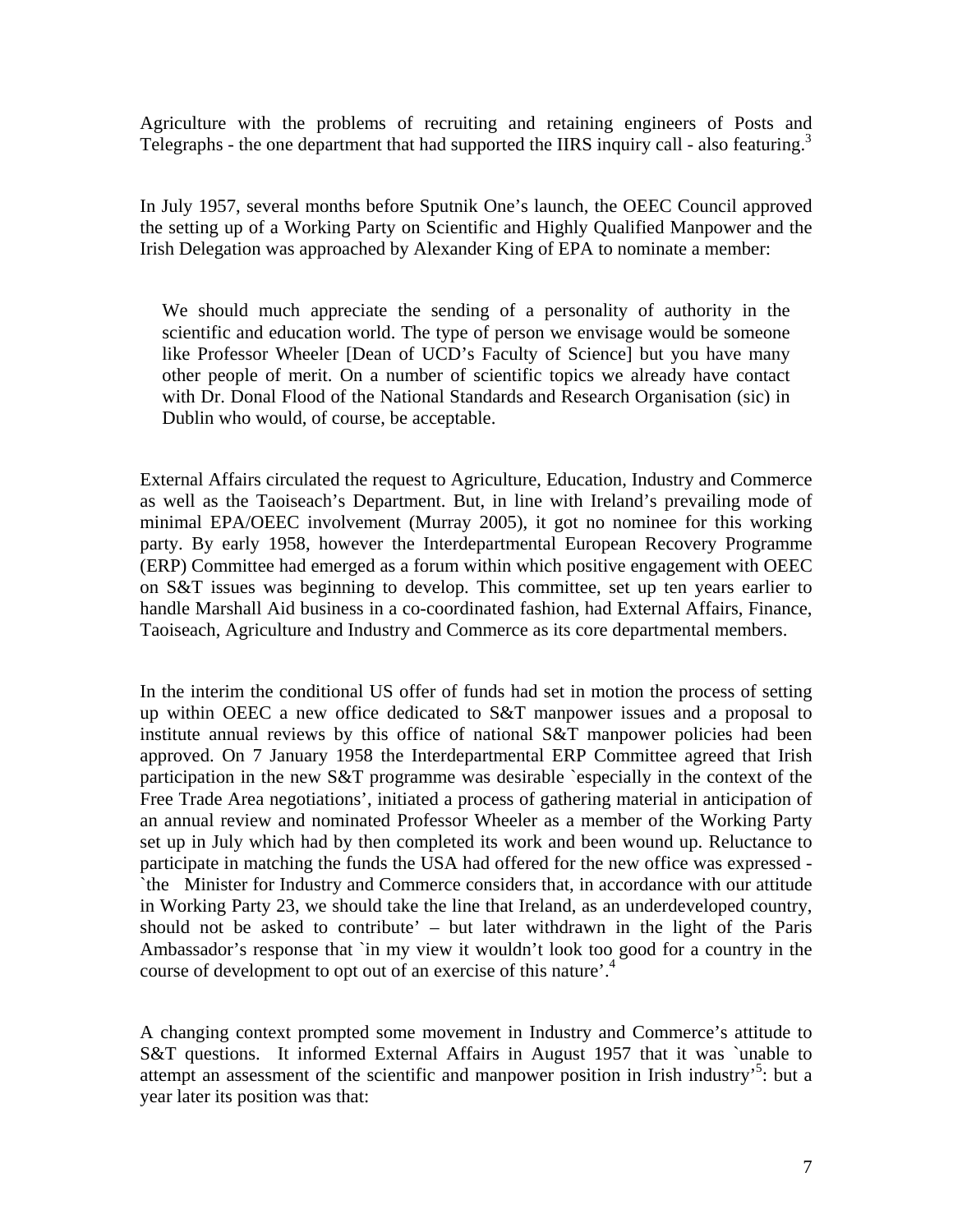At the present level of industrialisation the supply of scientific personnel is equal to the demand. It is not unlikely, however, that if the industrial development it is hoped to stimulate by measures designed to attract external investment etc. materialises, the supply of scientific and technical manpower will become a live  $i$ ssue. $6$ 

Industry and Commerce continued, however, to disclaim responsibility for S&T manpower questions and to maintain that these were a matter for Education. Irish representation on OSTP's Governing Committee was assigned to the latter department. This was to greatly increase the exposure to international influence of a department whose `approach to questions of interchange with other countries' had been characterized in 1955 by an External Affairs official as `cautious to the point of being negative' (quoted in Whelan 2000:309).

#### *The Wilgress Visit and the first OSTP Annual Review*

The first concrete manifestation of the new international influence came when a former Canadian Ambassador to OEEC, L.D. Wilgress, was commissioned by the organization in 1959 to review the state of scientific co-operation in Europe. Prior to visiting Ireland in June, he discussed his mission with M.T. O'Flanagan, Education's nominee to the Governing Committee of OSTP. O'Flanagan subsequently noted that:

Mr. Wilgress will wish… in particular to find out if there is a proper understanding at the highest level of the link between scientific training and economic growth… he will wish to stir up interest at the highest policy level and stress the importance of scientific training and research to any national development programme.

Ireland would be `the first of the "non-industrial countries" of O.E.E.C. which Mr. Wilgress will visit'. In the industrialised ones he had `had conversations at highest Government level', meeting in the United Kingdom with `the Chancellor of the Exchequer, the Lord President of the Council, the Minister for Education and the Heads of Applied and Pure Research in Government and University institutions'. In his two days in Dublin Wilgress was to meet the Ministers of Education, Agriculture, Industry and Commerce, Lands (which had responsibility for fisheries) and External Affairs. He also saw the Secretary of Finance, the Directors of the Agricultural Institute and of the IIRS as well representatives of Trinity College and UCD.

An interim report Wilgress submitted to OEEC in July described Ireland as `not so much an underdeveloped country as one seeking to arrest further underdevelopment'. The loss of a large proportion of science graduates to emigration was noted as were the inadequate and overcrowded facilities in which they received their education. `There is not', the report noted `a widespread realization in Ireland of the role of scientific research in the development of industry'. Ireland had sought - `like so many other underdeveloped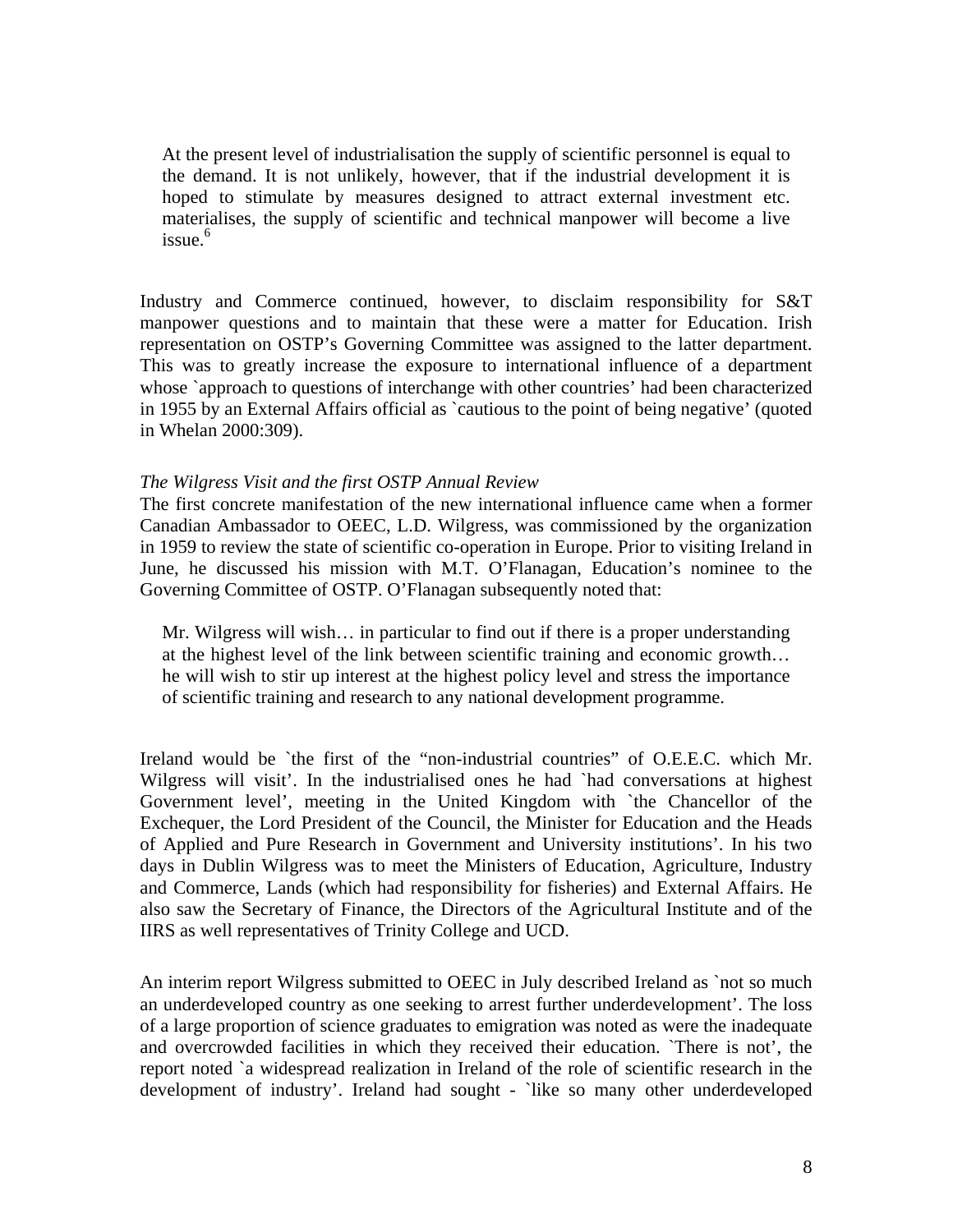countries' - to develop industry by replacing imports. Little attention had been paid to developing industrial exports, where the requirement of high quality gave industrial research especial relevance. The response to the report from Irish departments was broadly positive – as an External Affairs minute put it, `considering Mr. Wilgress was able to spend such a short time here, his report strikes me as remarkably sound'.<sup>7</sup>

Later in 1959 Ireland experienced for the first time the process of review by OSTPnominated educational experts:

The technique which was applied was to send to each country a small group of independent experts to discuss…with government officials and competent representatives of other interested circles. On the basis of these interviews they prepared a report which was then discussed at a "confrontation meeting" at the headquarters of the Organisation, at which high ranking representatives of the examined country answered the various questions put to them by the "examiners", and members of the Governing Committee (Papadopoulus 1994:25)

The examiners who came to Ireland in October were H.W. Stowe, the President of Queen's College, New York and a professor of thermodynamics from the University of Grenoble's Institut Fourier, Louis Weil. Their report highlighted the issue of low educational participation rates and the lack of integration between economic planning and educational development:

This rate of progression from the primary grades to the secondary schools and to the level of the "Leaving Certificate" appears to be unusually low. By modern standards of interpretation it must surely mean that a large proportion of the brainpower of the Irish people is not receiving its full potential development… It seems particularly unfortunate that in the new outline of plans for the economic development of Ireland, no provisions have been outlined for the part education must play

In the scientific field, they noted `extreme overcrowding of the laboratory accommodation' in the universities, while at secondary level:

Our study reveals a reasonably good mathematical training, at least for boys, but much less satisfactory training in physics or chemistry. Only a small proportion of secondary school pupils are so prepared as to be able to present themselves to a University science faculty for further training in physics, chemistry and engineering after leaving secondary school. The principal origin of this deficiency seems to be a lack of adequately prepared teachers of science.

One of the `inquiries for further review at the confrontation meeting' contained in an appendix to the report posed the question: `so far as teaching personnel are concerned, is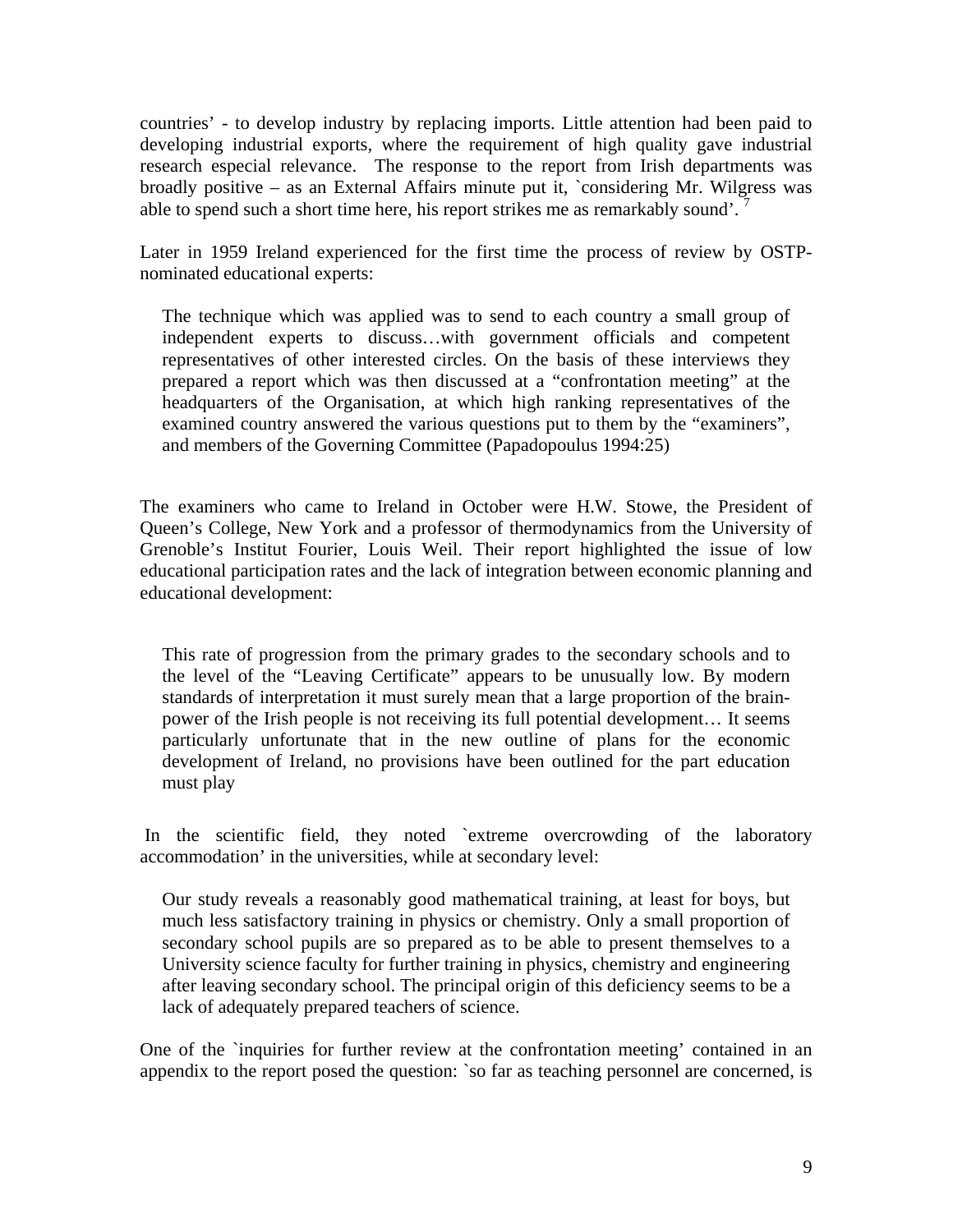the load of secondary education becoming too heavy for the church and private organisations to bear?'

When the confrontation meeting took place on 17 November the Irish delegation consisted of Education's Secretary, its nominee on the OSTP Governing Committee (O'Flanagan) as well as Professor Wheeler and the Director of IIRS (Flood). The meeting itself threw up questions the Irish group would hardly have found themselves addressing in policy discussions at home. For example, `one examiner said he had been told that there is no proper career structure for lay teachers in clerical schools – no promotion to headships or other positions of responsibility – and asked whether this hampers the supply of science teachers'. One of the Irish representatives sought to provide reassurance on this issue by arguing that `Irish graduates go in for teaching as a last resort and once having fallen back on it are not much deterred by lack of promotion prospects'.

The ban imposed by the Church hierarchy on Catholic students attending Trinity College (Burke 1990: Lydon 1992) was an issue subject to delicate and euphemistic handling in Dublin (Bowman 1993). In Paris, however, it was raised in a direct and critical way at the confrontation meeting:

If the universities are crowded, why not with Irishmen? Why does Trinity College, Dublin, take one-third of its students from abroad? This college, replied the Irish representatives, is a special case. There is an ecclesiastical sanction upon it for Irish Catholics so heretofore it has not been filled to capacity, but in the current year owing to the British "bulge", it has a full complement.

Among their `inquiries for further review at the confrontation meeting' the examiners had asked: `what complexities emerge from the requirement that all students in Irish schools must learn the Irish language, and from requiring that much of the instruction in other subjects shall be given in that language?' Here the representatives responded with an assertion of the language's importance - `one of the few surviving indications of our national identity' - and the argument that emphasis on its use in schools was not at science's expense - `the schools that teach science through Irish are among the best at both science and Irish – and get the teachers they want'.

The confrontation meeting ended with the examiners saying `they had the impression things are stirring educationally in Ireland' while Alexander King observed from the chair that `the relationship between education and economic growth is particularly important in Ireland and there are also problems arising from religion and history.<sup>8</sup>

### *OEEC, OECD and the Quickening Pace of Irish Educational Change, 1959-61*

Two years later one of the Irish representatives at the confrontation meeting – Education's Secretary – wrote a letter providing his Finance counterpart with an account of the extent of Education's interaction with OECC/OECD to date.<sup>9</sup> This was done in the context of an agreement in principle between the departments that `a study, conducted with expert assistance, would enable us to work out with reasonable accuracy the educational targets and requirements which, as already agreed, are to figure prominently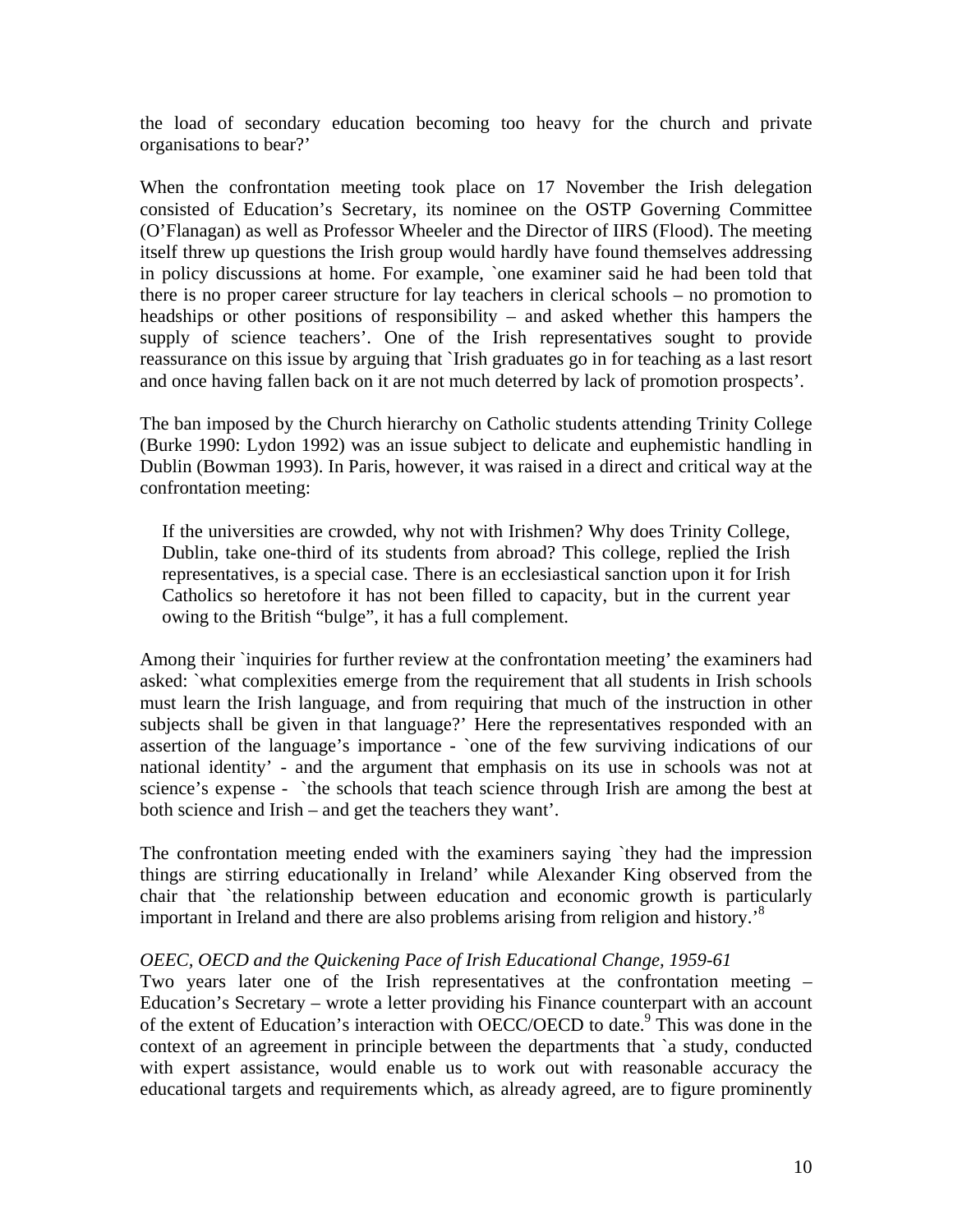in the next five years' economic plan'. According to this letter `perhaps the most useful item in the O.S.T.P. programme has proved to be the "Country Review"':

These meetings have served three valuable purposes. Special national problems can be given international attention; the international "confrontation" provides a strong stimulus for increased effort on the part of the national authorities concerned; and, finally, the comparison of various national situations is the best possible means for discovering those areas in which international action is needed, and in which O.E.C.D. can be of greatest help.

OEEC/OECD action in the first instance `focused on science and mathematics teaching at the secondary school level' and `developed into a veritable campaign for the comprehensive reform of school science whose effects, in varying degrees, were felt throughout the OECD area' (Papadopoulus 1994: 28). By November 1961 the effects in the case of Ireland were that:

This country has received assistance from O.E.C.D. in organising a number of seminars for teachers of Science. A number of the suggestions in regard to Mathematics and Science which arose from the Confrontation would have already been adopted were it not for the fact that the final examination of them had to await consideration of the report of the Council of Education on the secondary school curriculum generally. $^{10}$ 

 The Council of Education was `a body satisfied with the system as it then operated and unwilling to consider almost any amendment' (O'Connor 1986: 69). Published in 1962, its report on the secondary school curriculum recommended strongly that all secondary school pupils be given some science education but concluded that existing subject syllabuses, with the exception of that in music, were suitable, subject to minor alteration. The prevalence of a different view was stated by the Second Programme for Economic Expansion in August 1963: `a beginning has been made with the revision of the curricula in the primary and secondary schools so that they will accord more closely with present requirements, particularly in relation to mathematics, science and languages. This revision will continue until it is fully completed' (Department of Finance 1963: 14).

Penetration of the Irish university education by OSTP's perspectives encountered a more effective domestic obstacle. Inadequate university facilities had, as we have seen, forcibly struck the earliest OEEC scientific and educational experts to visit Ireland. A limited inquiry into the accommodation needs of the National University of Ireland in 1957 and a scandal concerning the illegal manner in which academic appointments were being made in UCD were followed by the setting up in October 1960 of a Commission on Higher Education with very wide terms of reference (O'Connor 1986: 45-51 and 55). In December the Irish body set up in 1959 to liase with EPA - the Irish National Productivity Committee (INPC) - was informed by its Chairman, Dennis Hegarty:

 The Committee had an interest in improving scientific and technical education. He [The Chairman] thought the Committee could help the new Commission in its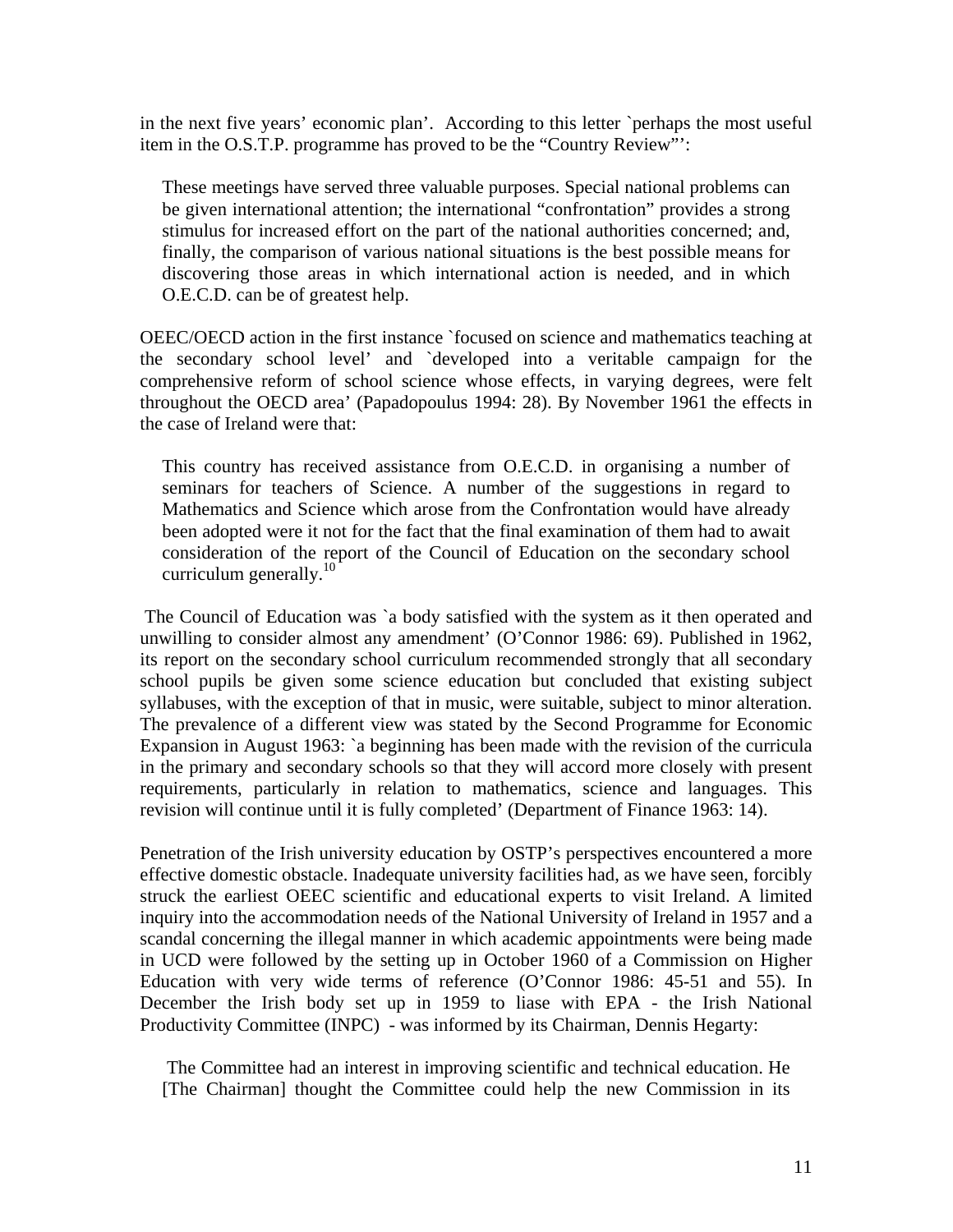study of this matter. The Organisation for Scientific and Technical Personnel (O.S.T.P.) a sub-ordinate body of the OEEC, had at its service educationalists of the highest repute. He had discussed with Dr. King of this Organisation the possibility that a team of experts of the highest level might be made available to the Irish Commission and Dr. King had agreed with this proposal in principle. The idea was that an economist might be sent by the O.S.T.P. to study our educational system from the economic angle and collect data. He would then make a report and advise the Commission on the shape which the new efforts might take in education of a scientific and technical character.<sup>11</sup>

 But, although Hegarty told the INPC that he had `discussed this idea with the Chairman and other members of the Education Commission who had expressed interest and approval', the Commission's discussion of the proposal produced an acceptance of the offer so qualified as to amount to a rejection - `the experts would not act, or be designated, as agents of the Commission; the proceedings of the Commission could not be disclosed to the experts and the Commission would not be in any way bound by the report of the experts'.12 Within Education the initial response to OSTP expert involvement was also unenthusiastic but this later changed with the Minister telling the Commission's Chairman in July that `he would be disposed to withdraw his previous reservations' if certain conditions were satisfied. These conditions were:

- `That, as we have already been assured, the examination will be at OEEC's expense
- That it be an instrument of the Commission, working within the terms of reference, constitutional and otherwise, of the Commission
- That it reports only to the Commission
- That the assent of the University Colleges to being inspected be assured in advance. This could be done either by the Commission or by the Department, but preferably and more properly by the Commission
- That there be no assumption that the educational system of this country is in some way backward in its standards or in the standard of is products
- That the likely future of industry in relation to skilled man-power be also examined'

 The Commission discussed the question again in September but rejected the idea that `the experts should act as agents of the Commission' or that it should have any association with a survey of the universities. An expression of willingness to consider evidence submitted to it from any source was as supportive as it was prepared to be and the proposed involvement of OSTP got no further.  $^{13}$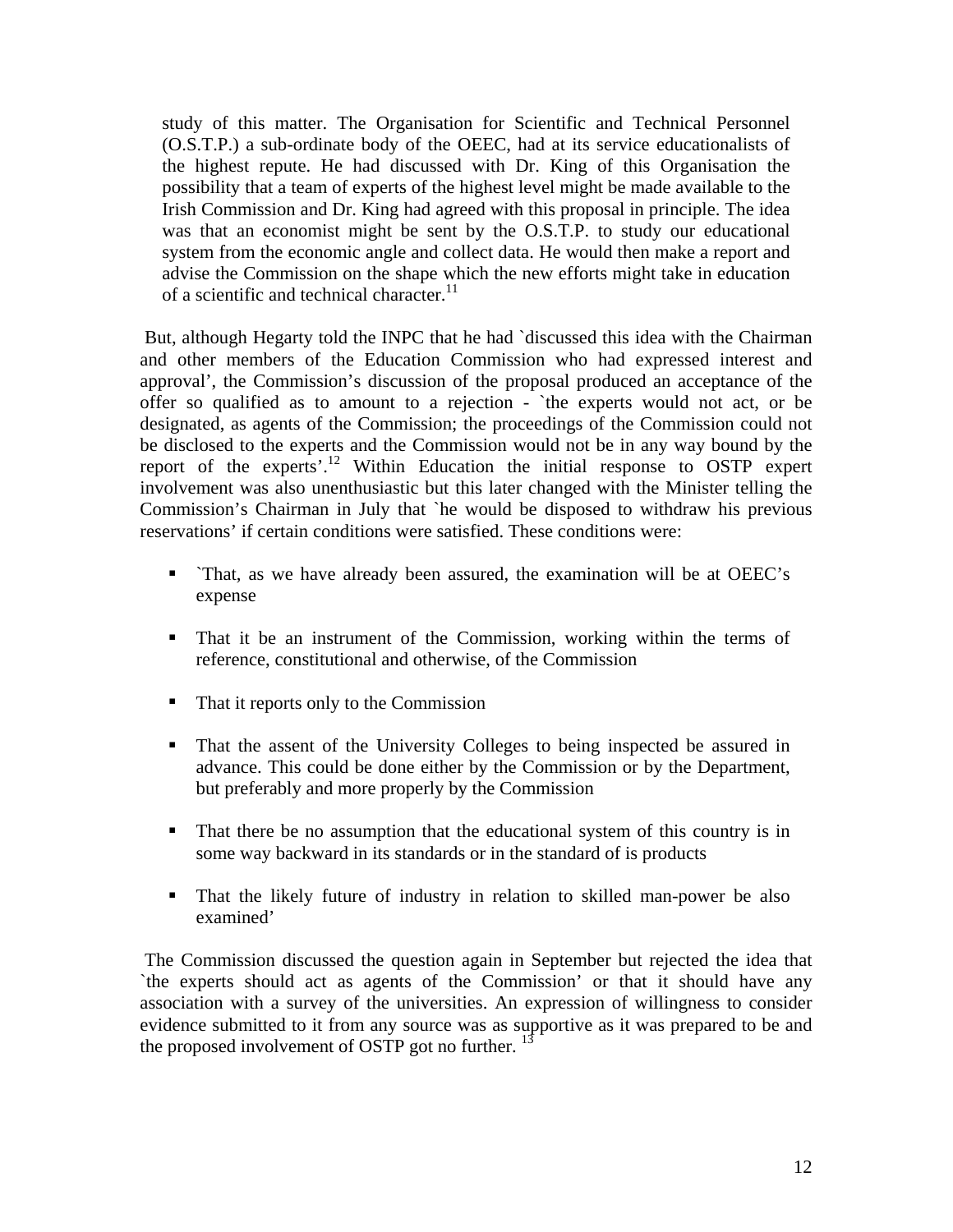Vocational education proved far more open to OSTP influence. The suggestion by Wilgress that OECC take up the question of technician education was favourably viewed in Ireland while the report of the November 1959 confrontation meeting noted that:

The Irish representatives agreed that the system of technical education is weak in the middle – in the training of medium level and high level technicians. Yet it is these types that industry most wants and at present it has to import many of them, especially in the textile industries. (There was some disagreement among the representatives on the extent of this import.)<sup>14</sup>

In September 1961 Education, prompted by Industry and Commerce, appointed a committee to inquire into the need for and training of technicians in Irish industry. In 1962 an OECD country review specifically focussed on technicians got under way at Ireland's request with its confrontation meeting - attended by both the Minister for Education and the Department Secretary – being held in January 1963. Four months later a major initiative to expand Ireland's underdeveloped vocational education provision by inaugurating a technical schools leaving certificate and establishing a network of regional technical colleges was announced (White 2001: 33-35).

### *The Economics of Education*

The major impact of OSTP on Irish education was to arise not out of the pursuit of the specific concerns that its title referred to but from a broadening out of its focus from scientific and technical education to embrace education as a whole:

The concentration of the initial OSTP programme… stemmed from the conviction that the rate of growth of the economy would be increasingly determined by the provision of education in science. But it was equally accepted from the beginning that the problem of producing an adequate supply of well qualified scientists, engineers and technicians was not one which could be examined independently from the output of the educational system as a whole, since such technical personnel represented only part of the apex of the educational structure. It was only logical, therefore, that a central objective of the programme would be to stimulate policies in Member countries for increased allocations of resources to education as part of their efforts to maintain an adequate rate of economic growth. Out of this simple idea emerged the "Economics of Education" which was to play such a prominent part in the work of the Organisation and, more generally, in providing political support for the massive expansion of education over the next ten years (Papadopoulus 1994: 32)

Here the key developments were OSTP's parentage of the Study Group in the Economics of Education formed in 1960 and the conference on Economic Growth and Investment in Education held in Washington in October 1961. The study group developed a theoretical rationale for educational expansion while the Washington conference was a key moment in the dissemination of theses ideas to a wider audience of senior policy-makers ((Papadopoulus 1994: 32-42; O'Connor 1986: 62-63; White 2001: 29-31).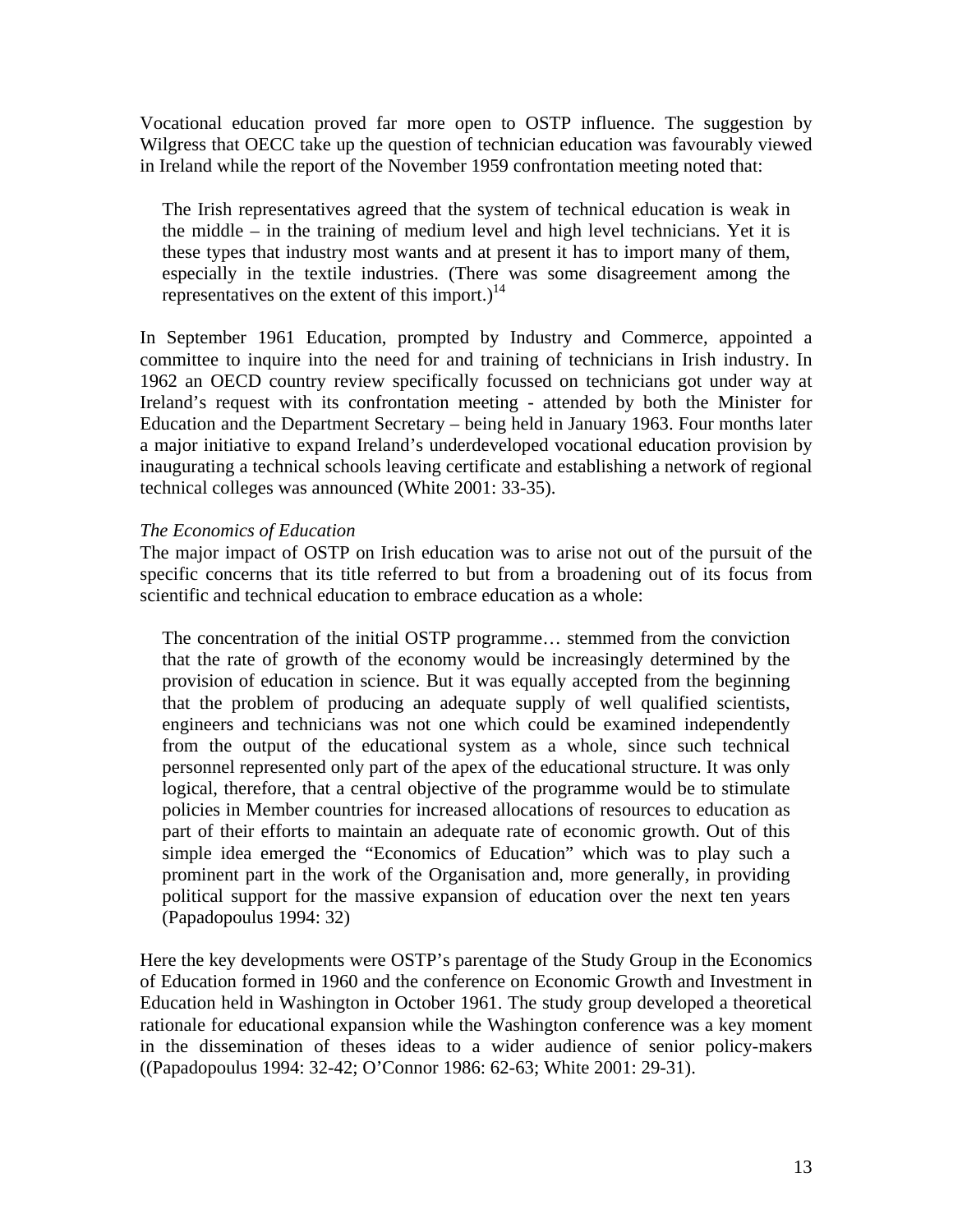No Irish economist was a member of the Study Group but it did include an Englishman who had significant Irish connections and a Dane who was to acquire such connections at a later date. John Vaizey began his career in industrial economics with a study of the British brewing industry. At Peterhouse College Cambridge in the mid-1950s he became friendly with Patrick Lynch, a fellow of the college who had previously acted as economic adviser to the Taoiseach and would subsequently combine an academic career at UCD with extensive external commitments. Vaizey's involvement with the brewing industry led to his co-authoring with Lynch of one of the volumes of the history of Guinness's brewery that were to mark its Dublin bicentenary (Lynch and Vaizey 1960). Time spent `working with uncatalogued and unsorted archives' in Dublin meant that `through the Irish book I got to know Ireland well' (Vaizey 1986: 123-124). Economic history had replaced industrial economics as Vaizey's main theoretical interest but it too was displaced when, prompted by the work of Richard Titmuss and Brian Abel-Smith on the National Health Service, he began to focus on the economics of education: `I became an Expert on that somewhat esoteric but increasingly fashionable subject… [and] was drawn increasingly to Paris to work with international organisations' (Vaizey 1986: 123). The Study Group, to which Vaizey was a leading contributor, was chaired by Henning Friis, the Director of Denmark's National Institute of Economic and Social Research, who also chaired OSTP's Governing Committee. Friis was to come to Ireland in 1965 as a UN consultant to study the country's social research needs. Moves to bring Friis to Ireland for this purpose were initiated Patrick Lynch.

While great significance was later to be routinely attributed to Irish participation at the 1961 Washington conference, Irish preparations for it were disorganised to say the least. OEEC documentation had been circulated in the Spring, with June 15 set as the deadline for nominations, but External Affairs seems only to have passed the information on to Education. Finance, whose participation was also sought by OEEC/OECD, did not become aware of the upcoming conference until mid-July. However on 30 June the Cabinet had approved the proposals of a Finance Memorandum for the preparation of a successor to the programme for economic expansion which had now reached its midpoint. One sentence in this memorandum - ` Education will be covered in the new programme, special arrangements being made with the Department of Education for the preparation of material' – signalled a significant extension to the existing scope of the planning process and paved the way for Finance representation in Washington. On 8 August the US Embassy sent External Affairs a minute stating that `the United States Government attaches considerable importance to this conference and hopes that the delegation of each OECD member will include representatives of the departments of finance and education', before listing the members of the high-powered delegation that would represent the USA. At the end of August a US Embassy official told T.K. Whitaker that one of these delegates, Assistant Secretary of State for Educational and Cultural Affairs Philip H. Coombs `hoped that Dr. Hillery, Minister for Education, and myself [Whitaker] would be present at this conference and that he would meet us there'.<sup>15</sup>

#### *The Irish "Investment in Education" Report*

Irish policy-makers had accepted the significance of education for economic development prior to the Washington conference but a significant move to give this acceptance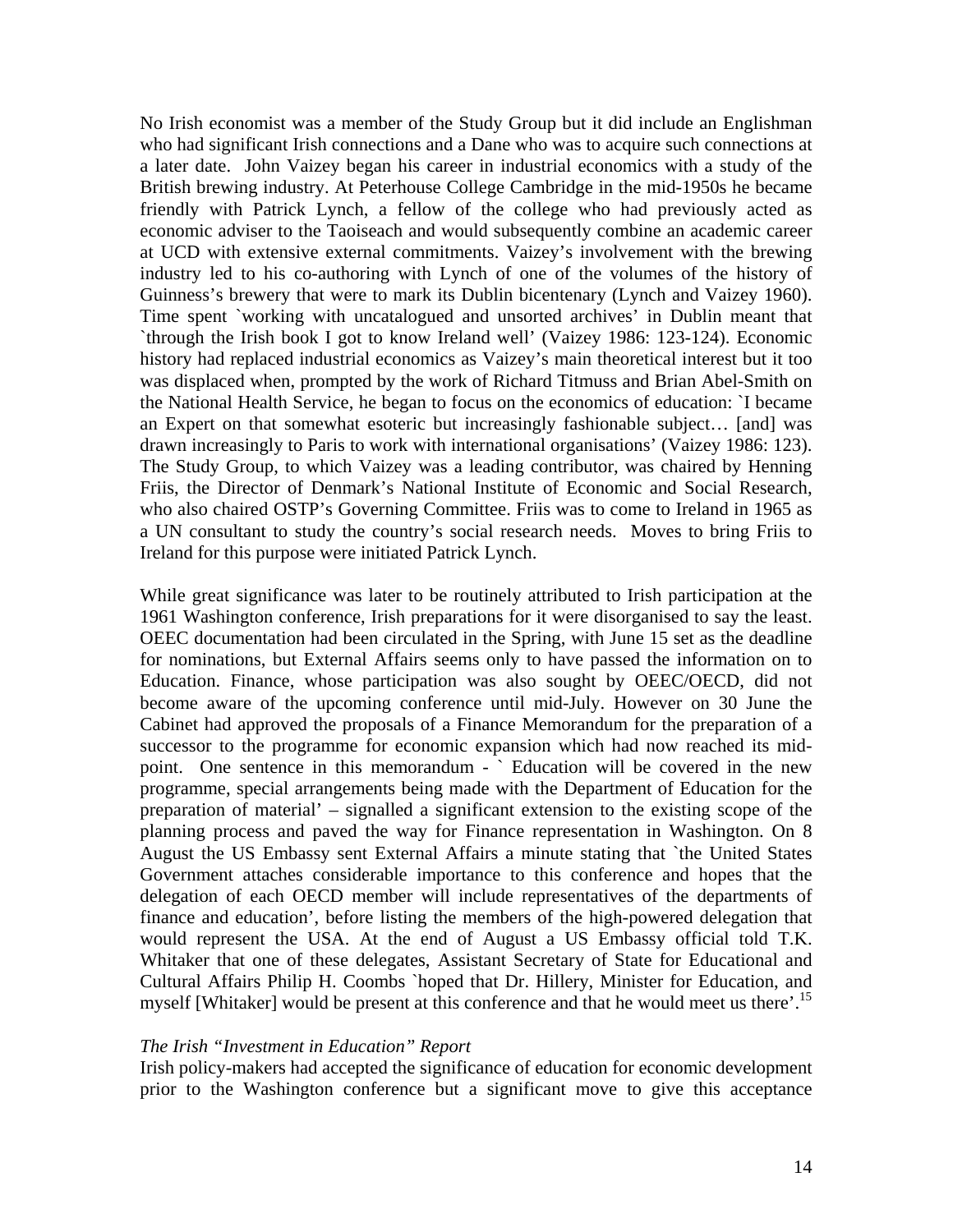concrete and specific content was initiated at this event. In Washington Kjell Eide of OECD's Directorate of Scientific Affairs handed the Irish delegates – an Assistant Secretary from Finance and another from Education – a document entitled "Pilot Studies on Long-Term Needs for Educational Resources in Economically Developed Country". During the closing months of 1961 discussion on carrying out in Ireland the kind of pilot study OECD envisaged got under way involving the departments of the Taoiseach, Agriculture, Industry and Commerce, External Affairs as well as the CSO. Support for the proposal was unanimous and planning for the study got under way in January 1962 with a meeting in Education which Alexander King came from Paris to attend.

 At the next meeting on 7 March, with only Irish officials present, philosophical doubt made a brief appearance with the CSO Director asking whether `the question was perhaps being approached from the wrong point of view':

We were asked to begin by saying what was needed in terms of manpower, etc., instead of taking of taking as our point of departure the human resources available and what we can afford to give them. That is, the question was not being considered from the humanistic point of view.

To this Education's Secretary riposted that `he was sure the human element would not be overlooked, but he felt that if we did in fact approach the question from the purely humanistic point of view, then little financial support would be forthcoming either from the Government or from O.E.C.D.'. Irish perspectives were if anything more instrumental than those of OECD. One of the terms of reference suggested by OECD envisaged the making of `alternative assessments of future social demand for educational facilities at different levels based on present trends and international experience'. At the March 7 meeting there were expressions of `some disquiet about the implications of the word `social''. By May Finance had succeeded in getting `social' removed and `essential' inserted in its place. That the making of policy recommendations would not fall within the study team's terms of reference was also successfully stipulated by Finance.

Most discussion at the planning meetings centred on the question of the expertise needed to carry out the envisaged study. Initially a necessity to source this from outside the country was perceived. The CSO Director told the 7 March meeting that `the chances of finding in Ireland a suitable economist and statisticians for the study team were very slim indeed'. His suggested means by which the project leader might be recruited ranged from advertisements in The Economist and similar publications through his own contacts with the National Science Foundation in Washington to recommendations from John Vaizey or the OECD. Later at the same meeting, when the creation a Steering Committee to work in tandem with the study team was being discussed, one of the participants remarked `that as the members of the study team would be foreigners, it was desirable that the Steering Committee should consist of people who could give informed guidance to them'.

By mid-April this perception was changing. At a meeting on 17 April with C.H. Murray of Finance, John Vaizey was unable to suggest anyone who might be available to fill the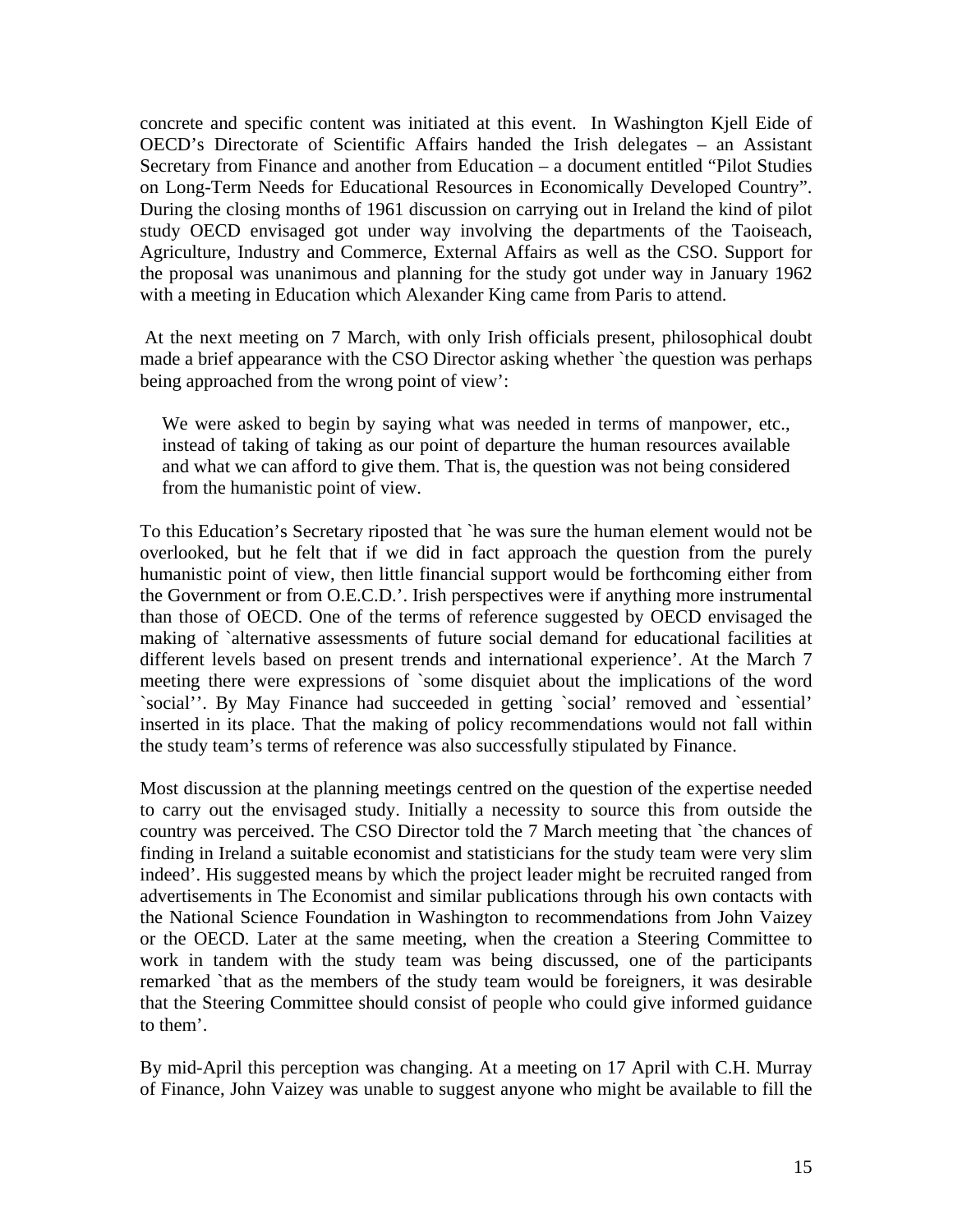team leader position - `economists were very scarce and economists qualified to undertake a study of educational needs and resources were doubly scarce'. The `possibilities of a part-time assignment' were then turned to - `for this to be at all workable the man in question would have to be resident in this country...he [Vaizey] suggested that we might consider the question of securing the release of a university academic from his university work'. A further project planning meeting took place on the same day at which Irish officials were briefed on developments within OECD by Kjell Eide who stated that `the Organisation would consider it vital that the project leader be a national of the country carrying out the study'.

At the next meeting of Irish officials only on 23 May `it was agreed that, both from the national and the OECD viewpoints, it would be preferable that the team leader should be an Irishman with a suitable academic background'. Patrick Lynch was identified as the preferred candidate for this role while an Irish statistician working for the United Nations in New York – W.J. Hyland - was to be sounded out on returning to join the study team by M.D. McCarthy. By 25 June Lynch's agreement had been secured, arrangements for Hyland's return were well advanced and – although a British candidate for a junior economist position within the team had been suggested by Vaizey – it was decided to seek the release of another Irish university lecturer, Martin O'Donoghue of Trinity College, to fill this role. A civil servant from Education – Padraig O'Nuallain, `a secondary [school] inspector with a degree in mathematics' – completed the team.

With a purely Irish team taking shape, and `informed guidance' for foreigners no longer required, the composition of the Steering Committee became a less salient issue. The letter of 8 November 1961 from Education's Secretary to his Finance counterpart that initiated broader inter-departmental discussion of the pilot study had noted that:

In the case of other countries that are carrying out such surveys it is the practice to have organised labour and employers' associations represented on the national team. Perhaps that position could be met here by including two representatives of the National Productivity Committee, one from the Labour and the other from the Employers' side of that Committee.

This suggestion was not, however, to be acted upon during the pilot study planning process and the INPC - despite its `interest in improving scientific and technical education' - was not to be institutionally incorporated into the developing coalition for wider education change. More successfully suggested for inclusion - `though his experience of statistical exercises is limited, his presence on the Committee might be valuable' - was the Reverend Professor of Sociology at Maynooth, Jeremiah Newman. From Finance this suggestion drew the comment that:

The idea of a church rep. may not be a bad one considering the traditional humanistic moral etc. bias of education here. A cleric might well be "educated" thro' membership of the Ctee, about the more materialistic manpower aspects.<sup>16</sup>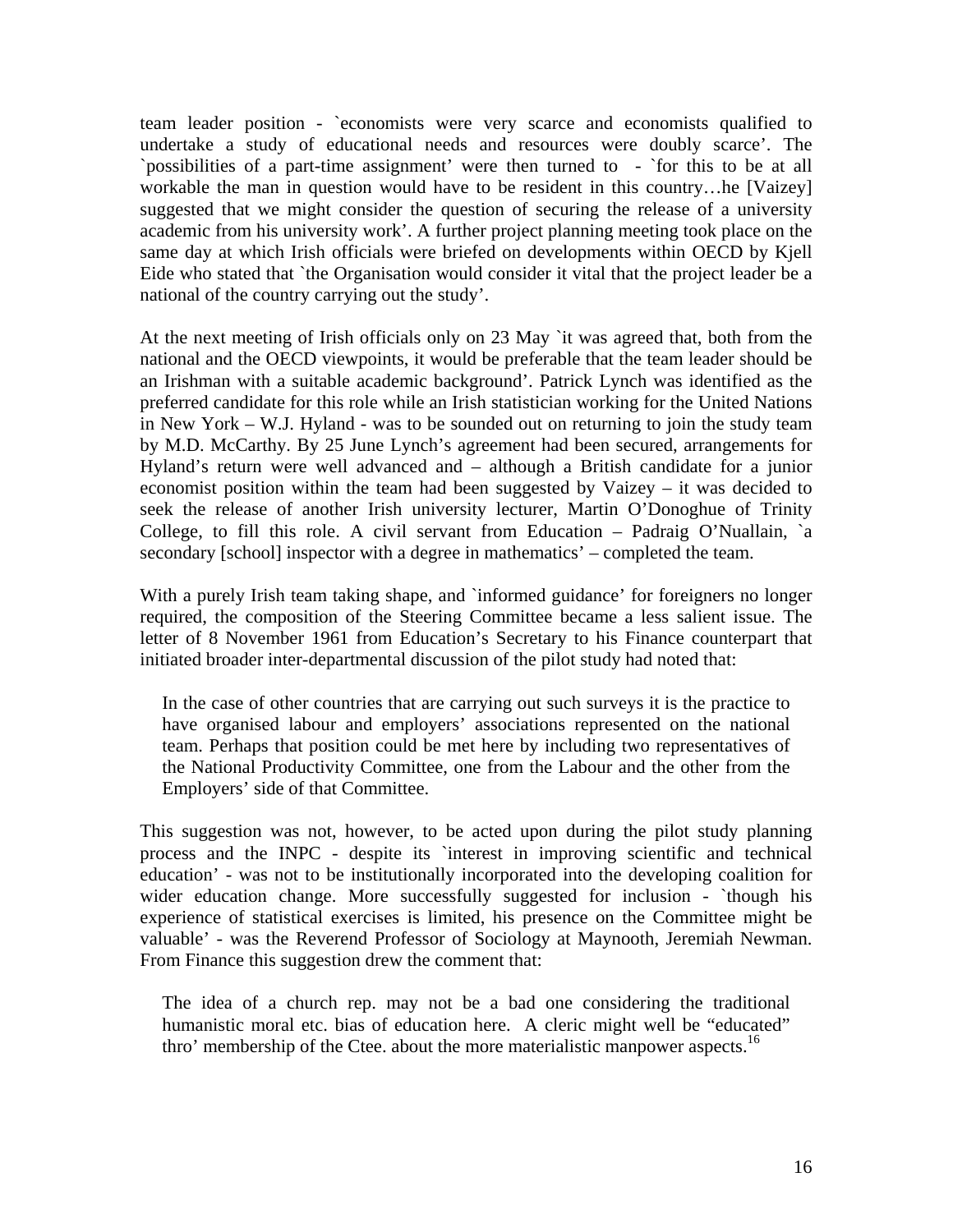How the new initiatives were viewed by clerics is not clear. In 1959 the OSTP examiners had `learned from the Ministry of Education that the ecclesiastical authorities are no less concerned than state officials' about the shortcomings of Irish mathematical and scientific education. During the period in which the educational study team was at work the state of Irish education was one of the subjects considered by the priests on a Dublin Diocesan Committee to examine the Public Image of the Church set up by Archbishop McQuaid. The section dealing with education in the report the Committee presented to the Archbishop in June 1964 depicted a system coming under severe criticism from the laity. Its suggestions included regular consultation between teachers and priests within parishes, encouragement of parents' committees or associations and the appointment of a chaplain for Catholic students in Trinity College. It also observed that `if fees in secondary schools continue to rise, as many have recently, there is likely to be a growing body of articulate parents anxious for radical changes in our system of education'.<sup>17</sup>

Such recommendations were hardly congenial to McQuaid's authoritarian conservatism and were not implemented. A few years later the extent to which state-initiated educational change was gathering pace following the December 1965 publication of the study team's *Investment in Education* report confronted the Archbishop. In July 1968 he received from the Jesuit editor of *Studies* an article written by Sean O'Connor, the Education Assistant Secretary heading the planning unit whose establishment had been called for in that report's one foray into policy recommendation. The editor's covering letter placed O'Connor at the centre of `the sweeping changes introduced by the Department of Education', pointed out that it was unusual for a civil servant to write an article of this kind but that O'Connor - who `is obviously deliberately provocative in some parts of his long article' - did so with his Minister's approval and asked the Archbishop to nominate a contributor to a symposium on its contents in *Studies*. Entitled `Post-Primary Education: Now and in the Future', O'Connor's article concluded with a call for `a dialogue at the highest level between church and state on the problems in education now surfacing':

A change must be made: otherwise there will be an explosion, maybe sooner than later. No one wants to push the religious out of education; that would be disastrous in my opinion. But I want them in it as partners, not always as masters.

O'Connor was not `provocative', the Archbishop wrote in his marginal comment, `he is erroneous – which is much more grave – on a moral issue.' While the note continued: `I shall consider naming someone to comment', McQuaid was later to write to the Jesuit provincial seeking to prevent publication of the article by *Studies*. In this he was to be unsuccessful. The Autumn 1968 *Studies* symposium led off by O'Connor's article clearly underlined the coming to an end of the `dungaree man' state presence in Irish education.18

#### *The "Science and Irish Economic Development" Report*

OECD's highlighting of the relationship between economic growth and education was a supplement to, rather than a substitute for, its continuing emphasis on the relationship between economic growth and science. In May 1962, as the Irish education study team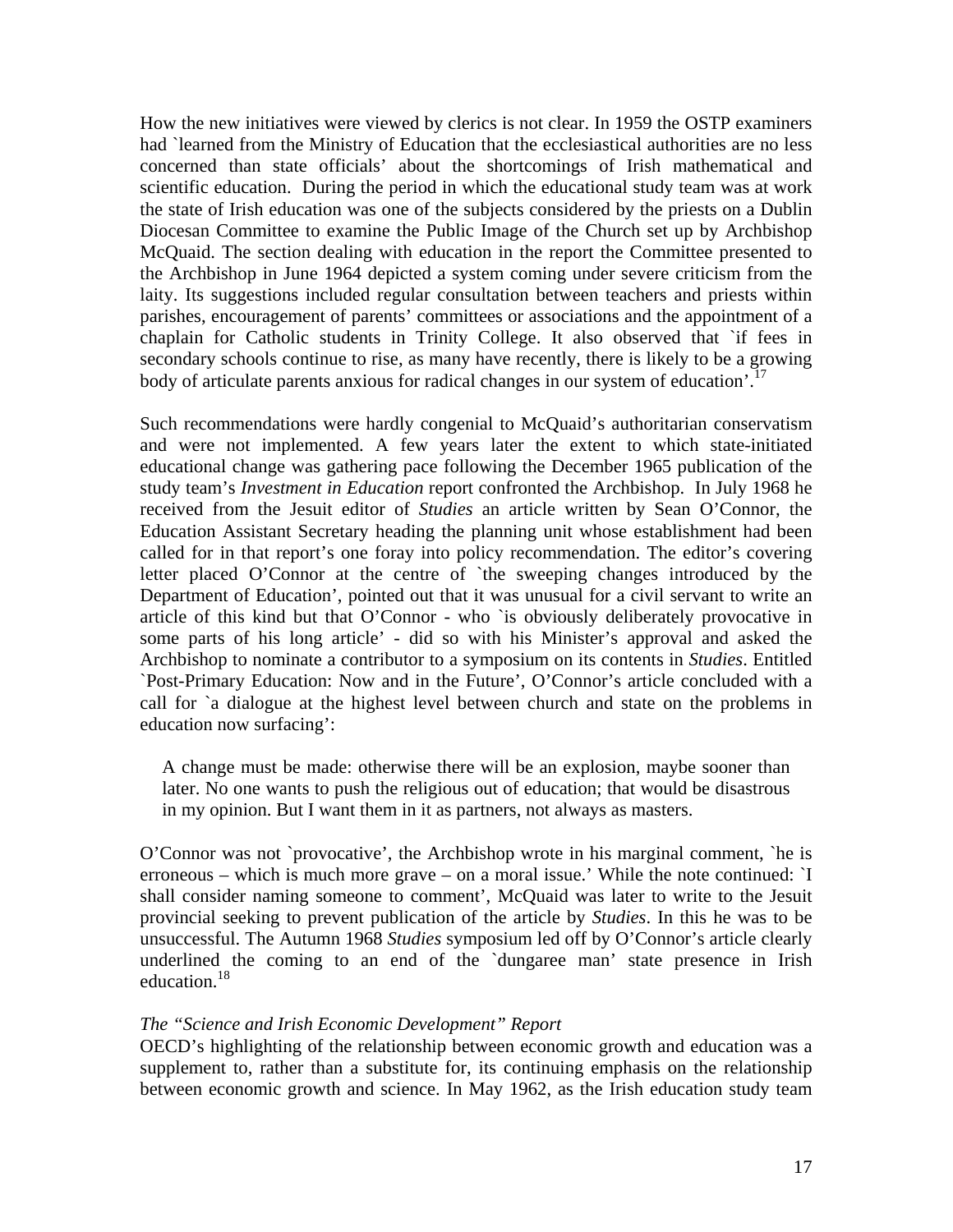and Steering Committee were taking concrete shape, the Directorate of Scientific Affairs circulated a document entitled "Pilot Teams to Study the Needs for Scientific Research and Technology in relation to Economic Growth". Irish participation was favoured by Industry and Commerce as well as by the recently revamped IIRS under its new Director, Martin Cranley. Finance was concerned about duplication of the work being done by the education study while Education took the position that the project should be deferred until the education study was completed (`in about two years hence').

Before two OECD officials came to Dublin in February 1963 an External Affairs official noted that `the real purpose of the visit may be to have it confirmed in discussions with all concerned that a pilot scheme on scientific research may be a little premature'.<sup>19</sup> But, with Patrick Lynch expressing the views that the statistical work required by the two projects could be dovetailed and indicating the availability of some of the personnel of the education team (including himself) to contribute to the second study, these meetings produced the opposite effect to this predicted long-fingering. By the end of 1963, with `hard' science expertise drafted in from the Agricultural Institute, Bord na Mona and UCC to join Lynch, Hyland and O'Donoghue, the new study's team had been formed. With a study team core in place at an early stage, the study's terms of reference was opened up to their input. In this instance these terms included within their scope the making of policy recommendations.

Organising meetings of the Ministers of Science of its member countries was another means adopted by OECD to advance its S&T agenda. Irish representation at these meetings, which began in 1963, was supplied by Education which set up an informal committee drawing in some other departments, IIRS and the Agricultural Institute to carry out preparatory work for these meetings. In 1964 this committee was expanded to bring in engineering and science academics from the four universities. In addition to its original role in relation to OECD ministerial meetings, the committee thereafter became a forum in which the case for state provision of post-graduate and post-doctoral university research funding was pressed.<sup>20</sup>

These two parallel OECD initiatives to raise the salience of science policy issues were to have the unintended effect of bringing the Irish interests involved into head-on collision. In January 1965 the S&T Survey Team presented to a meeting of its National Advisory Committee a document entitled "Proposals for A National Coordinating Body for Scientific Research and Development".<sup>21</sup> The following month Education circulated for observations a draft Memorandum for the Government - "Formulation of a National Science Policy".<sup>22</sup> After redrafting the former emerged as an interim report arguing for a National Science Council working to Finance's Development Division: the latter sought to formalise Education's control over science policy issues and enhance the status of the ad hoc advisory committee it had created. Objections by Finance and by Industry and Commerce forced Education to defer the submission of its Memorandum until the Survey Team's report was available to be considered at the same time by the Government.<sup>23</sup>

By the end of 1965 publication of the two volumes of the Survey Team's report had been rushed through government procedures by Industry and Commerce. Finance then moved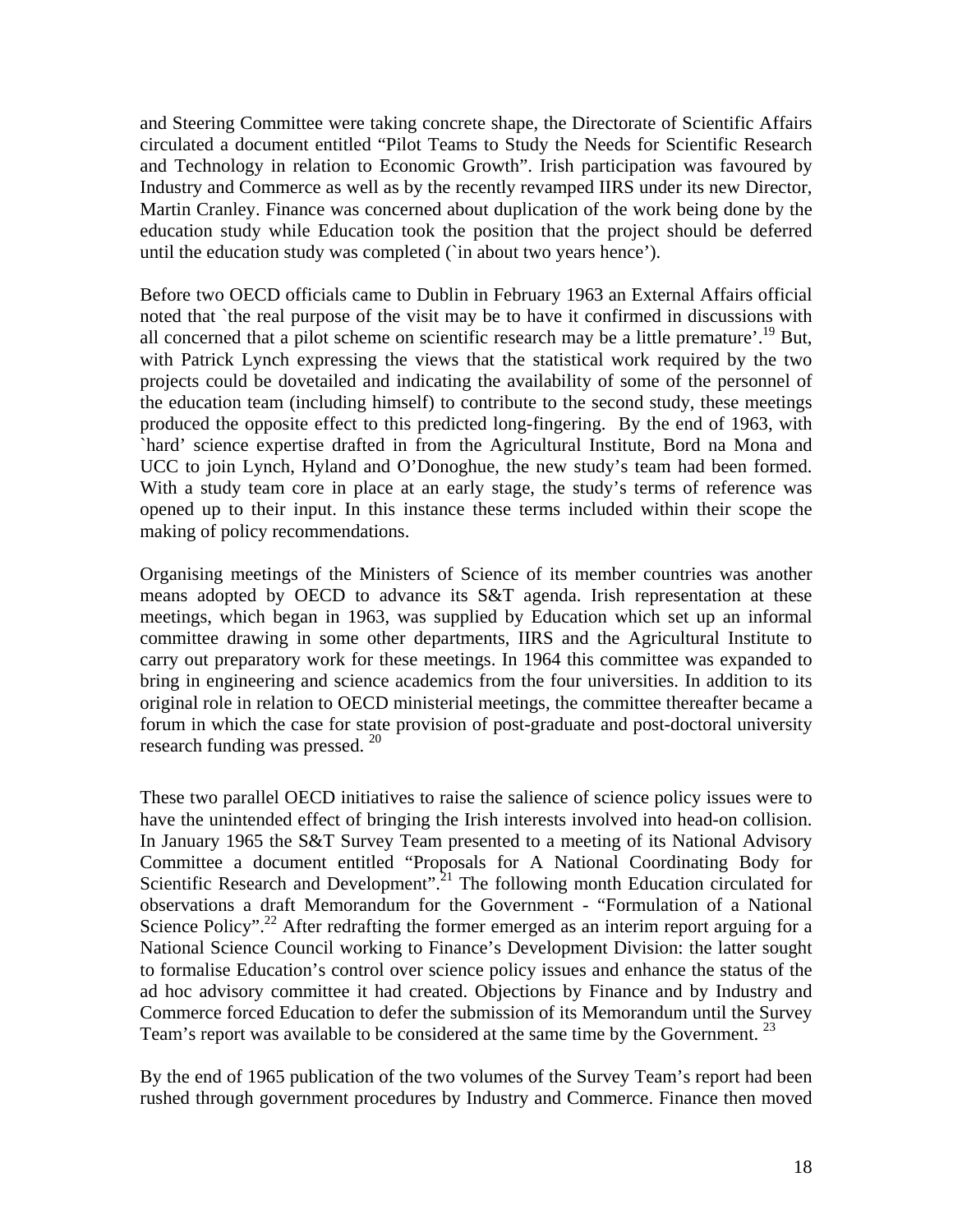immediately to invite other departments to submit their views on the recommended attachment to it of a National Science Council.<sup>24</sup> A Memorandum for the Government proposing that this be done issued from Finance in April 1967. This time Education was placed in the position of arguing for deferral.  $^{25}$ 

One Education argument was the need to consider alternative proposals for scientific and technological development structures that the Commission on Higher Education had produced. Coming nearly six years after it had turned away the offer of OSTP assistance, and more than two years after the reporting date indicated in the Second Programme for Economic Expansion had passed, the Commission's report was undermined by the inordinate delay in its completion. A multiplicity of reservations weakened its recommendations and its overall approach was out of tune with the policy thrust that had been generated by Irish state interaction with OEEC and OECD (White 2001: 42-50). In competition with the creation of a National Science Council linked to Finance were the Commission's proposals for a Technological Authority and of a National College of Veterinary Sciences which would integrate teaching and research activity within their respective fields. However the Commission's report was to Education and `institutions connected with other state departments to which the Commission made reference' - such as the Agricultural Institute and IIRS - `did not feel any constraint on them to accept the recommendations, particularly when the proposals about education itself were a cause of dismay to many' (O'Connor 1986: 173).

Remarkable in the light of the praise heaped upon the team headed by Lynch for its analysis of the education system, a second argument adduced by Education against implementing the S&T Survey Team's National Science Council recommendation was that `in scientific circles the Report is held in very low esteem'. Although not explicitly identified, the `scientific circles' referred to here seem to have been the science and engineering academics brought onto Education's ad hoc advisory committee.<sup>26.</sup>

In spite of this opposition the proposal to create a National Science Council secured Government approval. Later in 1967, when Finance circulated a further memorandum dealing with the Council's terms of reference and membership, Education returned to the fray seeking without success to split technology from science and keep the former outside the Council's remit. To this Finance responded that `it is through increasing the level and application of technology that the Council can best contribute to national development.<sup>27</sup>

### *Conclusion*

Unsuccessful domestic attempts to raise the profile of science and technology in Irish policy debate can be traced back to the end of the 1940s. By the late 1950s a combination of Soviet space race achievement and Irish development strategy shift had created a more receptive environment internationally and nationally. Interaction with OSTP ended the isolation of the Irish Department of Education and the Second Programme for Economic Expansion did what international experts had been urging Irish policymakers to do by integrating education into economic planning. Writing privately to his Finance counterpart in 1962 Education's Secretary described the resultant change of context: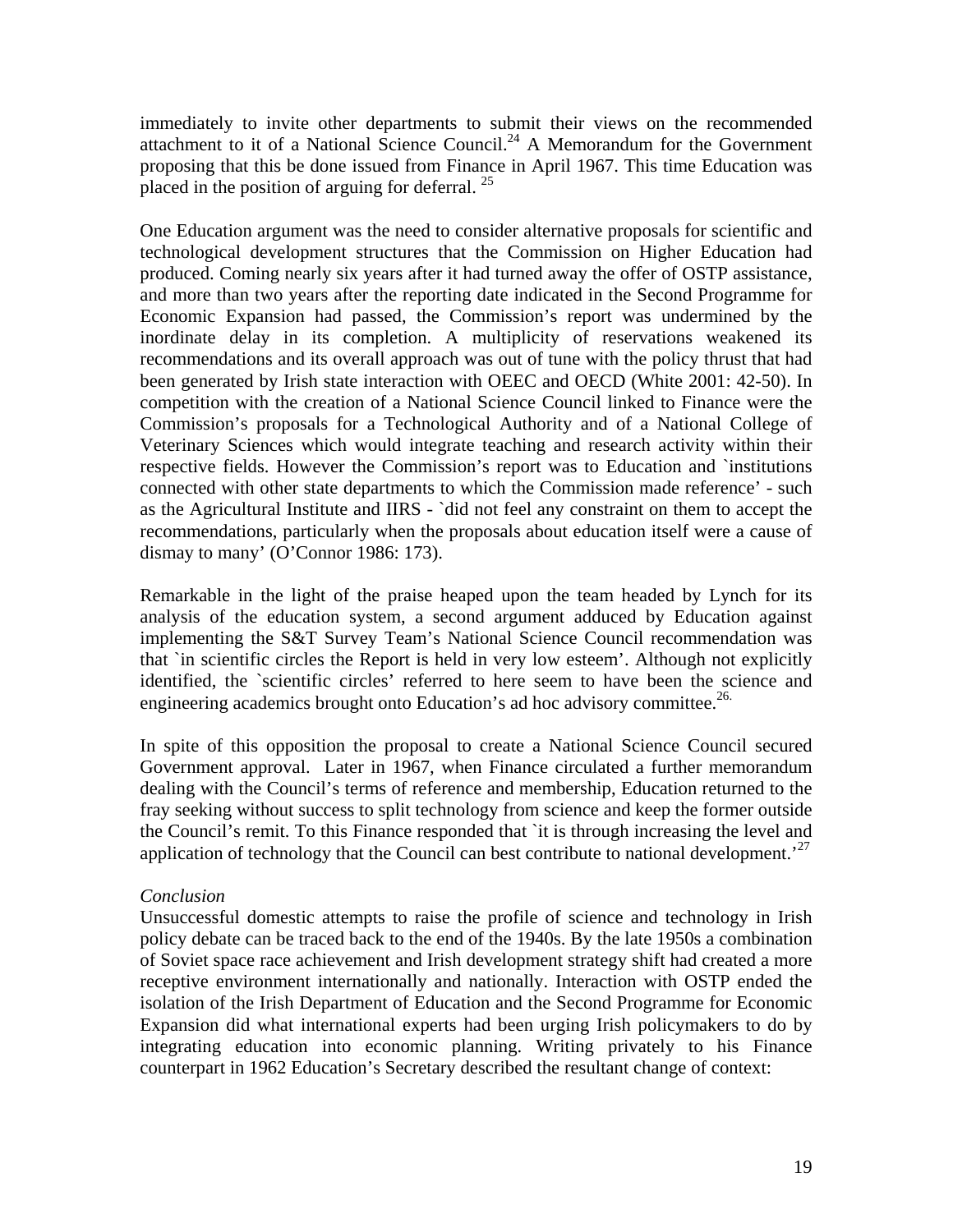It is only during the last four or five years that we have managed to struggle to our feet here and look around us at all. It was a sorry story  $-25\%$  of our primary teachers untrained, and that position getting steadily worse, the school building problem also getting steadily worse, no push forward in science teaching in the secondary schools, the universities neglected and losing heart, continual recriminations on all sides about salaries and what not… this situation is well on the way out and... now we can think in terms of planning.<sup>28</sup>

Both in education and in science and technology the bridge between a general commitment to planning and a concrete programme of action was supplied by OECDinitiated pilot studies drawing upon Irish resources of expertise across a range of disciplines. With regard to its conception, its execution and its catalytic effects, the work of the OECD-linked education study team is a much celebrated episode of Ireland's modernisation (Mulcahy 1992). A remarkably broad consensus supported the initiative. Bureaucratic caution and ministerial self-preservation were set aside to allow a `warts and all' portrait of Irish education to be painted by the study team (O'Connor 1986: 63; Walsh 2005: 150). Special efforts were made to focus public attention on the findings of a damning report that legitimated a quickening pace of government action to increase access to an expanded, rationalised and reoriented education system (Walsh 2005: 158). In the case of the science and technology study the context of alliance between Finance and Education was replaced by that of a struggle for control between the two departments, both of which were participating in OECD initiatives to promote the adoption of national science policies. Also relevant was a division between the S&T interests of the education sector and those of research institutes like IIRS, whose sponsoring department, Industry and Commerce, backed the attachment of the National Science Council to Finance.

To the regret of policymakers seeking to adapt the Irish economy to conditions of freer trade in the 1960s, educational expansion got under way in Ireland about two decades later than it might have done (O'Buachalla 1996: 13-14). Once under way it consolidated a fundamental change in social structure with the acquisition of educational credentials replacing the familial inheritance of property as the key determinant of life chances in Ireland. An expanding supply of educated labour, with business and technical skills featuring strongly, simultaneously increased Ireland's attractiveness as a location for mobile capital investment. Yet, even in the very recent period when miracle status has come to be attributed to the resultant economic growth, nagging doubts have continued to centre on the country's extreme dependence on a flow of foreign high technology investment and its ongoing failure to develop a vibrant indigenous S&T capacity (Yearley 1995). This indigenous weakness was first systematically examined at much the same time, by many of the same people and within the same context of interaction with the OECD Directorate of Scientific Affairs as the much more famous education analysis.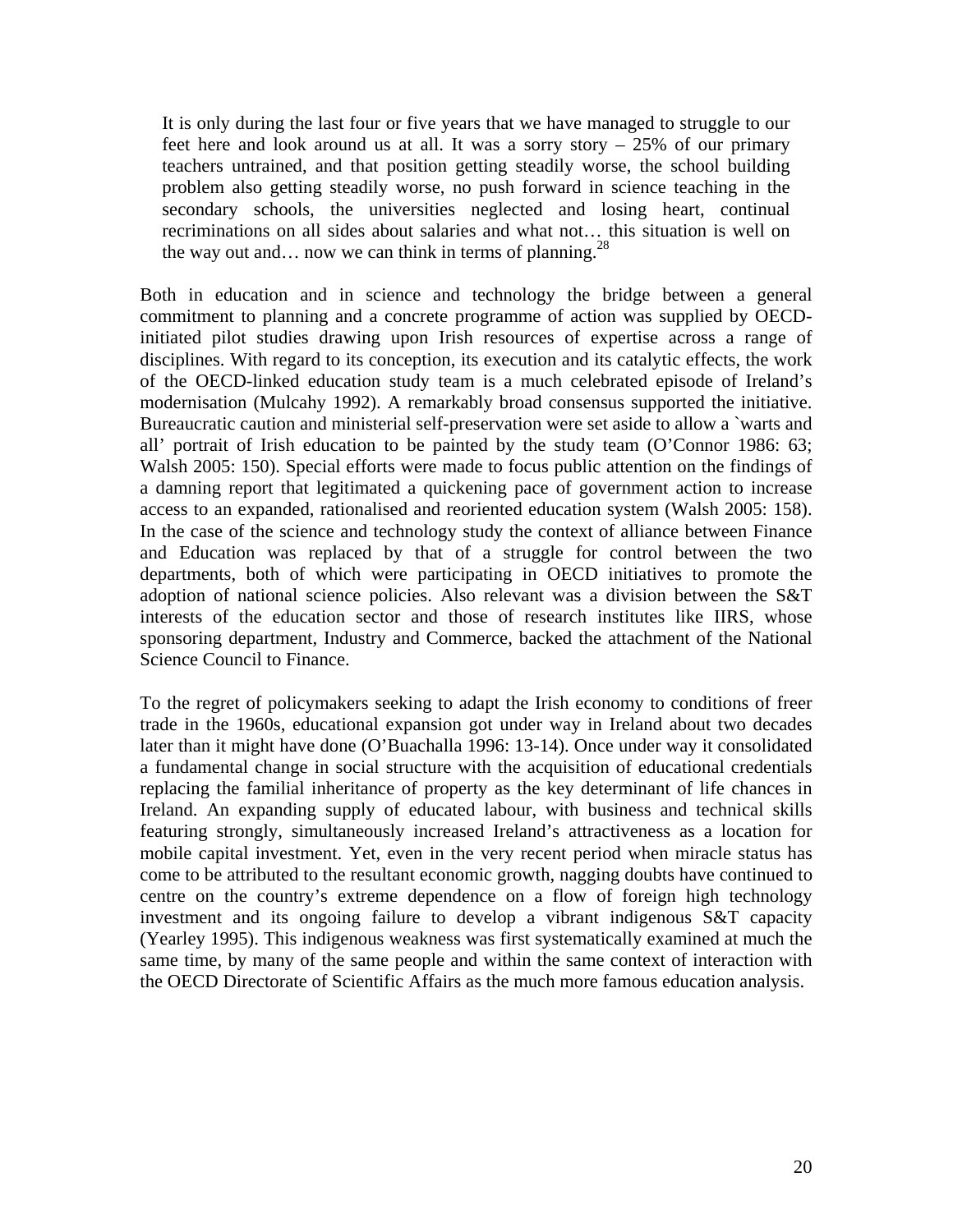# **NOTES**

 $\overline{a}$ 

Abbreviations used in Notes:

| <b>DDA</b>  | <b>Dublin Diocesan Archives</b>                |
|-------------|------------------------------------------------|
| <b>DETE</b> | Department of Enterprise, Trade and Employment |
| DF          | Department of Finance                          |
| <b>DFA</b>  | Department of Foreign Affairs                  |
| <b>DIC</b>  | Department of Industry and Commerce            |
| DT          | Department of the Taoiseach                    |
| <b>NAI</b>  | National Archives of Ireland                   |
| <b>TCD</b>  | <b>Trinity College Dublin</b>                  |

<sup>&</sup>lt;sup>1</sup> NAI DIC TIC 33339 Industrial Research Council: proposed establishment of a separate research institute. Proposed establishment of Institute for Industrial Research and Standards: preparation necessary legislation: Industrial Research and Standards Act 1946. Industrial Research and Standards Bill 1946

<sup>6</sup> NAI DFA 305/57/67/19/7 Annual Review - Scientific and Technical Personnel

<sup>8</sup> NAI DFA 305/57/67/19/7 Annual Review - Scientific and Technical Personnel

 $10$  Ibid.

Plenary Meetings, Vol. 1, Second Meeting, 13 January 1961

<sup>13</sup> TCD Library, T.W. Moody Papers Ms. 7121 Commisssion on Higher Education, Minutes of Plenary Meetings, Vol. 1, Tenth Meeting, 4 September 1961

<sup>14</sup> NAI DFA 305/57/67/19/7 Annual Review - Scientific and Technical Personnel

<sup>&</sup>lt;sup>2</sup> NAI DIC TIC 33345/21 Institute for Industrial Research and Standards Request by Industrial Research Committee for enquiry into shortage of scientific manpower in Ireland

 $3$  NAI DI&C TIC 33345/21; NAI DFA 305/57/67/19/1 part 1 O.E.E.C. Scientific and Technical Manpower Programme

<sup>&</sup>lt;sup>4</sup> NAI DFA 305/57/67/19/1 part 1: O.E.E.C. Scientific and Technical Manpower Programme. Exploration by OEEC of the possibility of setting up a free trade area that would encompass both the customs union of the European Economic Community (EEC) and the organisation's eleven other member states had spawned three OEEC working parties by the time the Treaty of Rome was signed in the Spring of 1957. One of these – Working Party 23 - dealt with countries in the process of economic development. Irish efforts during 1957-58 focused on establishing a claim to come within this category and on formulating a common position with Greece and Turkey. The OEEC free trade area negotiations broke down at the end of 1958 (see Maher 1986: 51-88)

<sup>&</sup>lt;sup>5</sup> NAI DFA 305/57/67/19/1 part 1 O.E.E.C. Scientific and Technical Manpower Programme

<sup>&</sup>lt;sup>7</sup> NAI DFA 305/57/67/19/10 OEEC Scientific Cooperation Visit to Europe of Mr. L.D. Wilgress 1959

<sup>&</sup>lt;sup>9</sup> T. O'Raifeartaigh to T.K. Whitaker, 8 November 1961, NAI DF 2001/3/775 Proposed pilot study of future educational needs with Organisation for Economic Cooperation and Development assistance

<sup>&</sup>lt;sup>11</sup> NAI DIC R303/8/4 Irish National Productivity Committee, Minutes of Meeting No. 19, 16 December 1960<br><sup>12</sup> TCD Library, T.W. Moody Papers Ms. 7121 Commisssion on Higher Education, Minutes of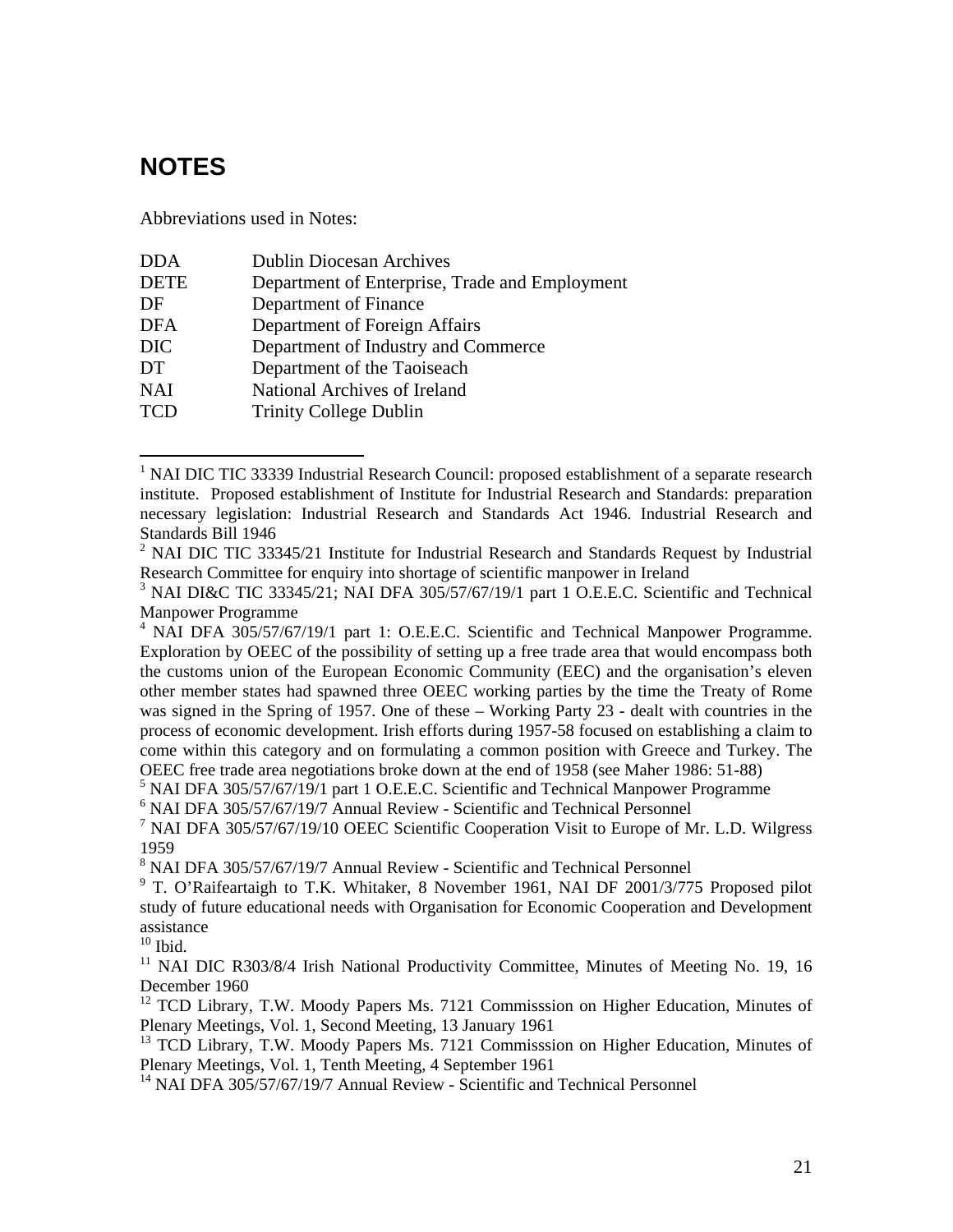<sup>15</sup> NAI DF 2001/3/546 Organisation for Economic Cooperation and Development policy conference at Washington October 1961 on economic growth and investment in education: Irish representation

<sup>16</sup> NAI DF 2001/3/775 Proposed pilot study of future educational needs with Organisation for Economic Cooperation and Development assistance

<sup>17</sup> DDA, Archbishop John Charles McQuaid PapersAB8/B/XXXX/d Committee on the Public Image of the Church

<sup>18</sup> DDA, Archbishop John Charles McQuaid PapersAB8/B/XXXX/d Studies

<sup>19</sup> NAI DFA 99/3/178 Pilot teams to study the needs for scientific research and technology in relation to economic growth

<sup>20</sup> NAI DF 2001/3/417 OECD conference of Ministers for Science: Inter-departmental science group

 $^{21}$  NAI DF 2001/3/415 Organisation for Economic Cooperation and Development Committee for Scientific Research: Pilot study of scientific research and technology needs in relation to economic growth

<sup>22</sup> NAI DF 2001/3/417 OECD conference of Ministers for Science: Inter-departmental science  $\begin{bmatrix} \text{group} \\ \text{23} \\ \text{N14} \end{bmatrix}$ 

23 NAI DF 2001/3/417 OECD conference of Ministers for Science: Inter-departmental science group: NAI DETE 2000/13/26 Minutes of Industry and Commerce departmental conferences, No. 806, 15 March 1965

 $^{24}$  NAI DT 96/6/80 O.E.C.D. Scientific Research: National Science Council: Establishment

 $25$  NAI DFA 99/3/178 Pilot teams to study the needs for scientific research and technology in relation to economic growth

 $26$ . Ibid.

<sup>27</sup> NAI DT 98/6/682 O.E.C.D. Scientific Research: National Science Council: Establishment

<sup>28</sup> T. O'Raifeartaigh to T.K. Whitaker, 4 Bealtaine 1962, NAI DF 2001/3/775 Proposed Pilot Study of Future Educational Needs with Organisation for Economic Cooperation and Development Assistance

# **REFERENCES**

BOWMAN, J. (1993) "The Wolf in Sheep's Clothing': Richard Hayes's Proposal for a new National Library of Ireland, 1959-60" pp. 44-61 in R. Hill and M. Marsh (eds.) *Modern Irish Democracy: Essays in Honour of Basil Chubb* Dublin: Irish Academic Press

BURKE. A. (1990) "Trinity College and the Religious Problem in Irish Education" pp. 95-126 in J. Kelly and U. MacGearailt (eds.) *Dublin and Dubliners* Dublin: Helicon

DEPARTMENT OF EDUCATION (1965) *Investment in Education* Dublin: Stationery **Office** 

DEPARTMENT OF FINANCE (1963) *The Second Programme for Economic Expansion* Dublin: Stationery Office

DEPARTMENT OF INDUSTRY AND COMMERCE (1966) *Science and Irish Economic Development* Dublin: Stationery Office

GEIGER, R.L. (1997) "What Happened After Sputnik? Shaping University Research in the United States" *Minerva* Vol. 35, pp. 349-367